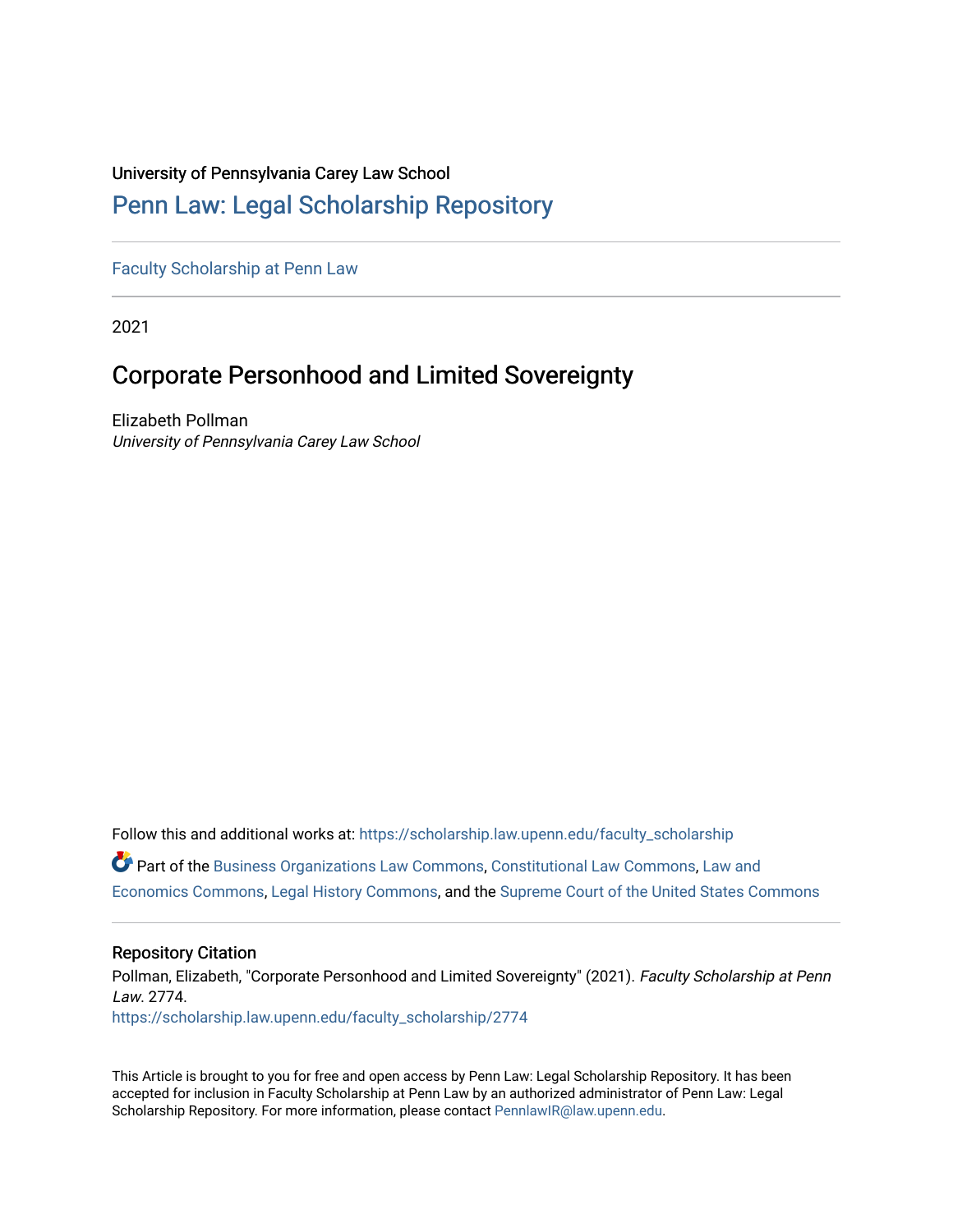# **Corporate Personhood and Limited Sovereignty**

### *Elizabeth Pollman\**

*This Article, written for a symposium celebrating the work of Professor Margaret Blair, examines how corporate rights jurisprudence helped to shape the corporate form in the United States during the nineteenth century. It argues that as the corporate form became popular because of the way it facilitated capital lock-in, perpetual succession, and provided other favorable characteristics related to legal personality that separated the corporation from its participants, the Supreme Court provided crucial reinforcement of these entity features by recognizing corporations as rights-bearing legal persons separate from the government. Although the legal personality of corporations is a distinct concept from their constitutional treatment, the Court's nineteenthcentury rulings bolstered key features created by corporate law and simultaneously situated the corporation as subordinate to the state in a system of federalism. And, finally, the Article suggests that the balance of power struck in the first century of Supreme Court jurisprudence on corporate rights has been eroded in the modern era. The Supreme Court's failure to develop a consistent approach to corporate rights questions and its tendency to reason based on views of corporations as associations of persons have exposed a significant flaw in the Court's evolving corporate personhood jurisprudence: it lacks a limiting principle.* 

| I. KEY CHARACTERISTICS RELATED TO LEGAL PERSONALITY FOR |  |
|---------------------------------------------------------|--|
|                                                         |  |
| II. LIMITED SOVEREIGNTY AS A KEY CHARACTERISTIC OF U.S. |  |
|                                                         |  |

 <sup>\*</sup> Professor of Law, University of Pennsylvania Law School. This Article was written for the *Vanderbilt Law Review* symposium on "Professor Margaret Blair's Contributions to Understanding the Role of Corporations in the Economy." Thanks to Margaret Blair for a rich and inspiring body of work on corporations and the great honor and privilege to collaborate on projects inquiring into the history and future of corporate personhood and rights. For valuable comments on this Article, thanks to Evelyn Atkinson, Margaret Blair, Claire Hill, and symposium participants.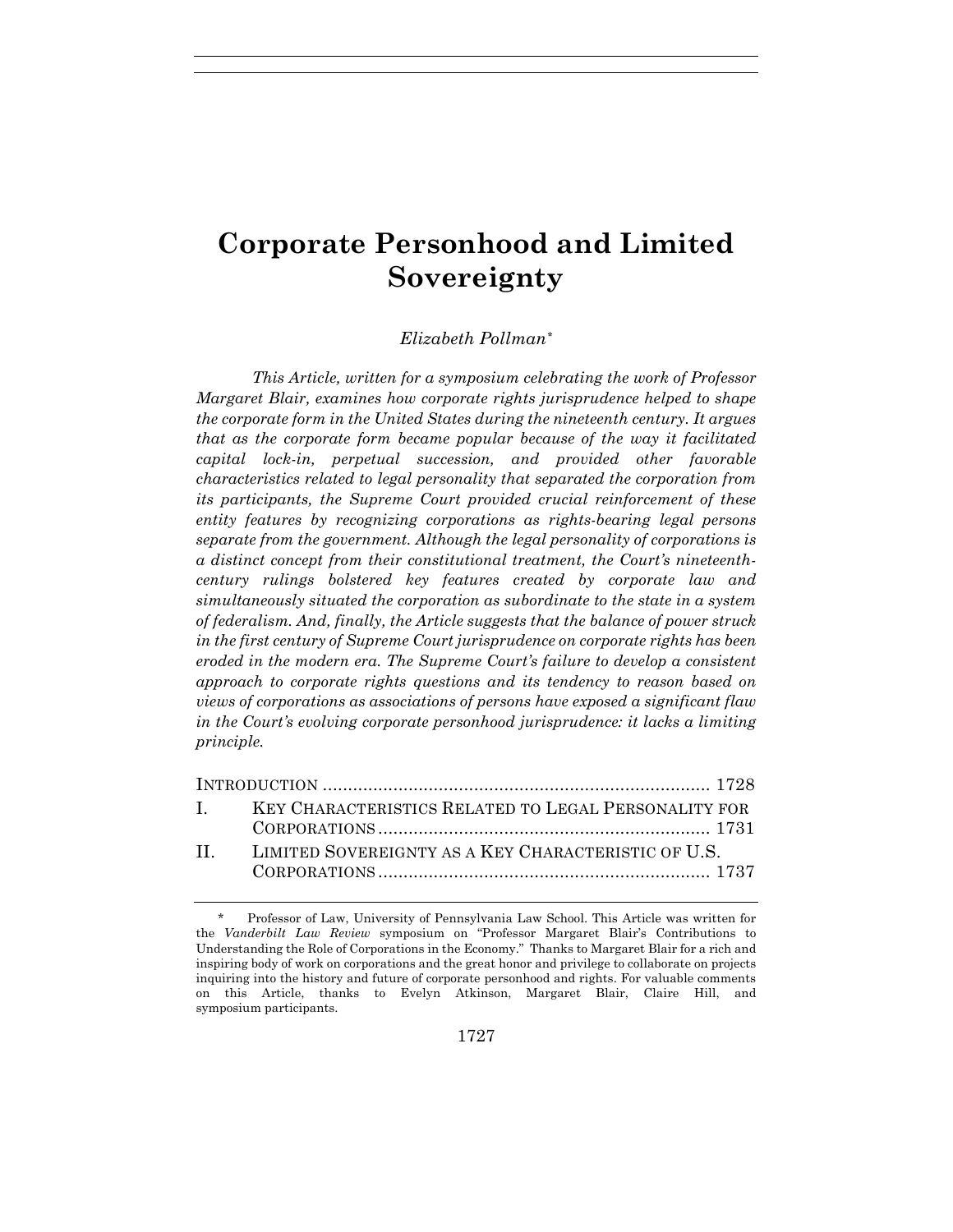|       | Separating the Corporation from the Government and<br>$A_{\cdot}$ |                                                     |  |
|-------|-------------------------------------------------------------------|-----------------------------------------------------|--|
|       |                                                                   | <b>Bolstering Legal Personality for Business</b>    |  |
|       |                                                                   |                                                     |  |
|       | $B_{\cdot}$                                                       | Subordinating Competing Corporate Power 1744        |  |
| TIT – |                                                                   | THE EXPANSION OF CORPORATE RIGHTS AND THE FORGOTTEN |  |
|       |                                                                   |                                                     |  |
|       |                                                                   |                                                     |  |

#### **INTRODUCTION**

Corporate personality and personhood comprise a few conceptually distinct notions or issues. There is the issue of the entity status of corporations under the law, or what might be called legal personality. This concept is core to what corporations are and what they are able to do. It predates the founding of the United States by more than a century, and, by some measures, has ancient roots.<sup>1</sup> In addition, there are statutory issues of whether corporations are intended to be included when a statute refers to "persons," "people," or the like. Statutory laws, both state and federal, have often included corporations in "definitions" sections, either expressly referring to corporations in the relevant statutory text or defining the term "person" to include corporations, to make clear that the statute applies to corporations.2 Statutes that do not expressly include corporations or define "person" to include corporations may give rise to ambiguity that must eventually be interpreted by courts.3 Further, there is the issue of the treatment of corporations under the U.S. Constitution.

Each of these three contexts or sets of issues regarding corporate personality and personhood have engendered significant scholarly inquiry and debate, particularly the treatment of corporations under

<sup>1</sup>*. See* JOSEPH K. ANGELL & SAMUEL AMES, TREATISE ON THE LAW OF PRIVATE CORPORATIONS AGGREGATE 37–40 (Bos., Little, Brown & Co. 10th ed. 1875) (discussing the history of the corporate form); *see also* Henry Hansmann, Reinier Kraakman & Richard Squire, *Law and the Rise of the Firm*, 119 HARV. L. REV. 1333, 1354–74 (2006) (describing antecedents to the corporate form in the Roman Empire and medieval Italy); Brian M. McCall, *The Corporation as Imperfect Society*, 36 DEL. J. CORP. L. 509, 529–32 (2011) (describing the early Roman association of the "universitas").

<sup>2</sup>*. See, e.g.*, Dictionary Act, 1 U.S.C. § 1 ("[T]he words 'person' and 'whoever' include corporations, companies, associations, firms, partnerships, societies, and joint stock companies, as well as individuals.").

<sup>3</sup>*. See, e.g.*, FCC v. AT&T Inc., 562 U.S. 397 (2011) (interpreting whether corporations have a right of "personal privacy" for purposes of the Freedom of Information Act's exemption 7(C)); Burwell v. Hobby Lobby Stores, Inc., 573 U.S. 682 (2014) (interpreting whether a business corporation constitutes a "person" who can "exercise religion" under the Religious Freedom Restoration Act of 1993).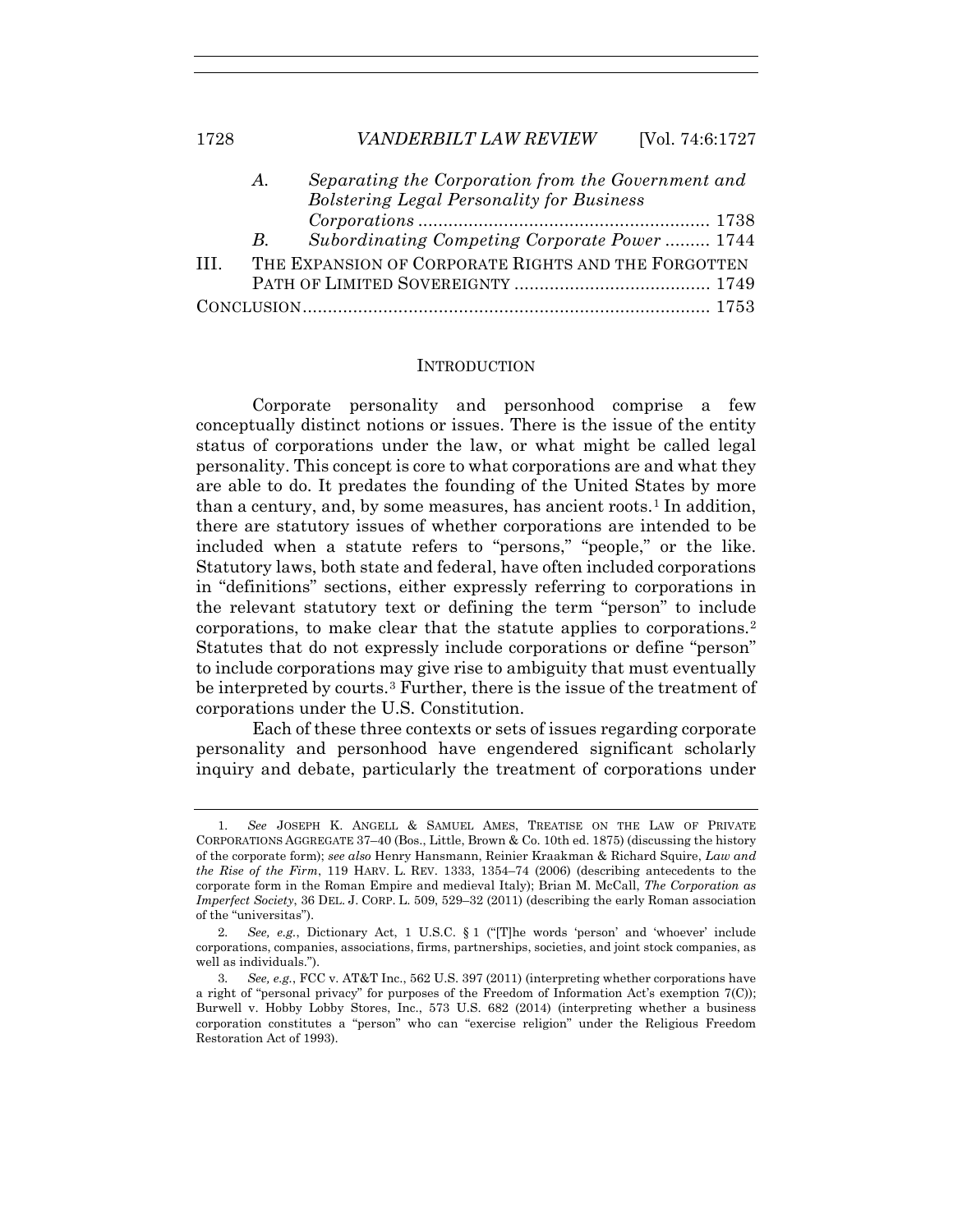the U.S. Constitution, which does not specifically mention corporations. As a matter of constitutional text, no explanation is provided regarding whether a corporation constitutes a "person" or should be counted among "the people" and in what capacity.4 Despite the lack of explicit reference to corporations, the Supreme Court has long recognized that they can be the subject of constitutional protection or holders of constitutional rights, and this longstanding notion has become known as the doctrine of corporate personhood.

The doctrine does not itself establish which rights corporations hold, or how to determine which rights they should hold.<sup>5</sup> It recognizes corporations as legal entities that can have a particular constitutional right or protection—such as a due process right protecting the corporation from a government taking of corporate property without compensation. And although the Supreme Court has recognized that corporations can hold rights, it has never broadly ruled that corporations are entitled to all of the constitutional rights and protections that individuals enjoy, coextensive with individual rights and protections.6

Scholars, advocates, and other legal observers have long tried to answer questions of corporate rights, both statutory and constitutional, by inquiring into the nature of corporations.7 These inquiries ask whether corporations are the kinds of entities, or legal persons, that can or should have rights.8 Answers have often focused on notions of corporations as artificial persons created by the state with only the powers and rights so conceded, aggregations of persons, or real entities capable of exercising rights separate and apart from those of their members.9

7*. See* Richard Schragger & Micah Schwartzman, *Some Realism About Corporate Rights*, *in* THE RISE OF CORPORATE RELIGIOUS LIBERTY 346 (Micah Schwartzman, Chad Flanders & Zoë Robinson eds., 2016) (describing longstanding debate "about the ontology of corporations, nonprofits, churches, and associations" and "their status as moral and legal rights-holders").

8*. Id.* at 345.

<sup>4</sup>*. See, e.g.*, ASHUTOSH BHAGWAT, THE MYTH OF RIGHTS: THE PURPOSES AND LIMITS OF CONSTITUTIONAL RIGHTS 10–15 (2010) (noting the absence of textual reference or explanation of the treatment of corporations in the Constitution).

 <sup>5.</sup> Elizabeth Pollman, *Reconceiving Corporate Personhood*, 2011 UTAH L. REV. 1629, 1675.

<sup>6</sup>*. See* Margaret M. Blair & Elizabeth Pollman, *The Derivative Nature of Corporate Constitutional Rights*, 56 WM. & MARY L. REV. 1673, 1678 (2015) (tracing "the two-hundred-year history of corporate rights jurisprudence to show that the Supreme Court has long accorded rights to corporations based on the rationale that corporations represent associations of people from whom such rights are derived").

<sup>9</sup>*. See* Margaret M. Blair, *Corporate Personhood and the Corporate Persona*, 2013 U. ILL. L. REV. 785, 799–808; William W. Bratton, Jr., *The New Economic Theory of the Firm: Critical Perspectives from History*, 41 STAN. L. REV. 1471, 1475 (1989); Ron Harris, *The Transplantation of the Legal Discourse on Corporate Personality Theories: From German Codification to British*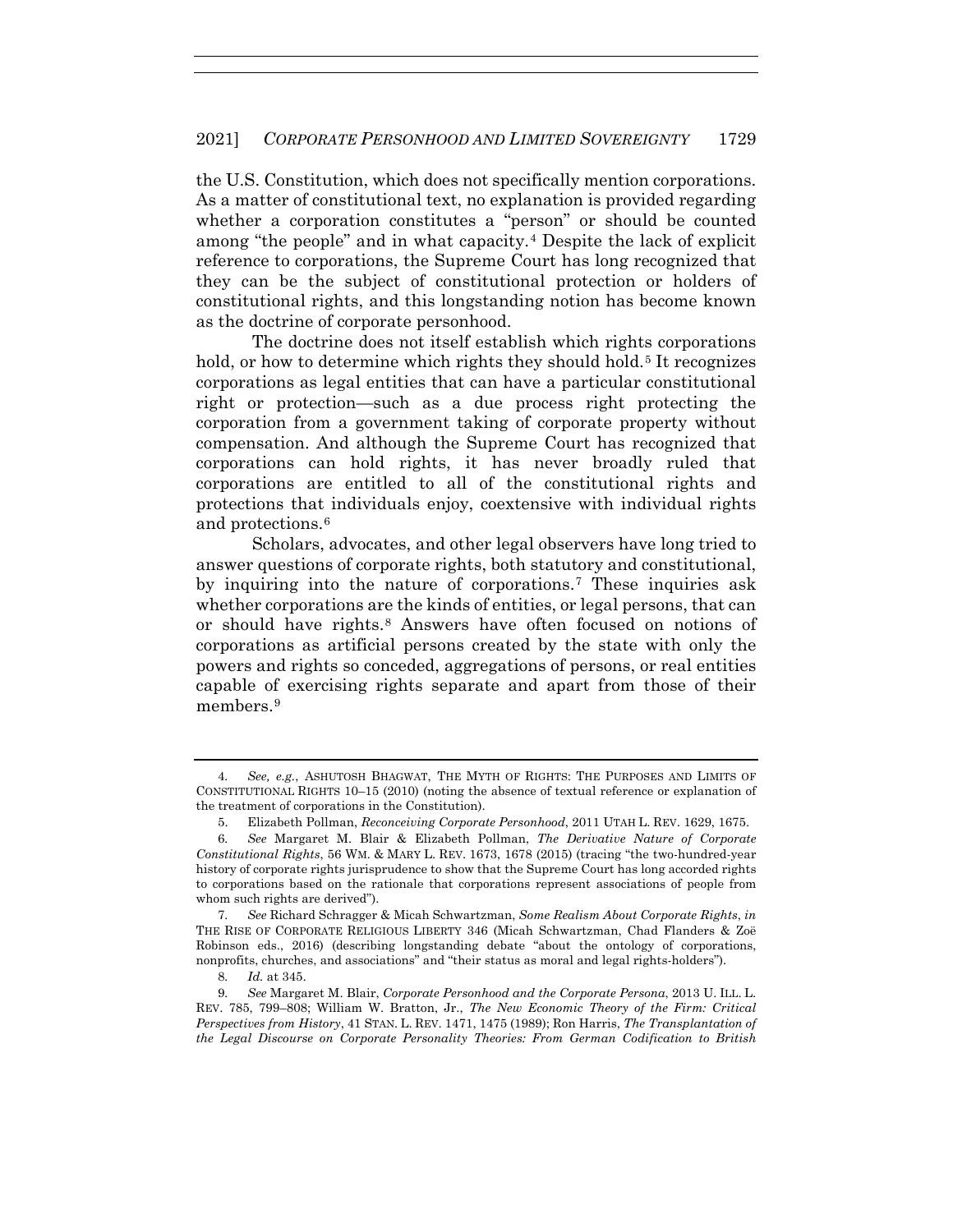This Article takes a different approach to the subject. Instead of asking what the nature of the corporation tells us about the rights that corporations should have, it examines how corporate rights jurisprudence shaped the corporate form itself in the United States during the nineteenth century, when the Supreme Court began to address these matters of constitutional interpretation.10

Specifically, this Article argues that as the corporate form became popular in the United States in the nineteenth century because of the way it facilitated capital lock-in and provided other favorable characteristics related to legal personality that separated the corporation from its participants, the Supreme Court provided crucial reinforcement of these entity features by recognizing corporations as rights-bearing legal persons separate from the government. The Court's nineteenth-century rulings provided access to federal courts and protected contract and property rights against the government, bolstering the utility of the corporate form in the United States during a critical time in its history and development. Although the legal personality of corporations is a separate and distinct concept from their constitutional treatment, the latter issue presented opportunities to strengthen the key characteristics associated with legal personality for U.S. business corporations.

Furthermore, the Court's nineteenth-century rulings not only granted rights to corporations that solidified the utility of the legal entity created by the corporate charter—they also established a hierarchy that subordinated corporations to the state. Corporations have a limited form of sovereignty in the sense of authority and autonomy—they have, to a degree, discretion over their internal governance and protectible interests in their property. The Supreme Court gave its imprimatur to this understanding during a key period for the development and spread of business corporations in the United States. But this measure of sovereignty was tightly limited and derivative of the state. In the first century of Supreme Court jurisprudence on corporate rights, the Court consistently denied corporations status as "citizens," recognized that states granted limited concessions to them and could retain control over them, and rejected

*Political Pluralism and American Big Business*, 63 WASH. & LEE L. REV. 1421, 1423–24 (2006); Pollman, *supra* note 5, at 1630.

 <sup>10.</sup> This inquiry is an extension or twist on the question that Margaret Blair and I asked in work that explored how the Supreme Court understood the nature and function of corporations in the economy and society as it was deciding key early cases on the constitutional rights of corporations. *See* Margaret M. Blair & Elizabeth Pollman, *The Supreme Court's View of Corporate Rights: Two Centuries of Evolution and Controversy*, *in* CORPORATIONS AND AMERICAN DEMOCRACY 245 (Naomi R. Lamoreaux & William J. Novak eds., 2017); *see also* Blair & Pollman, *supra* note 6, at 1678.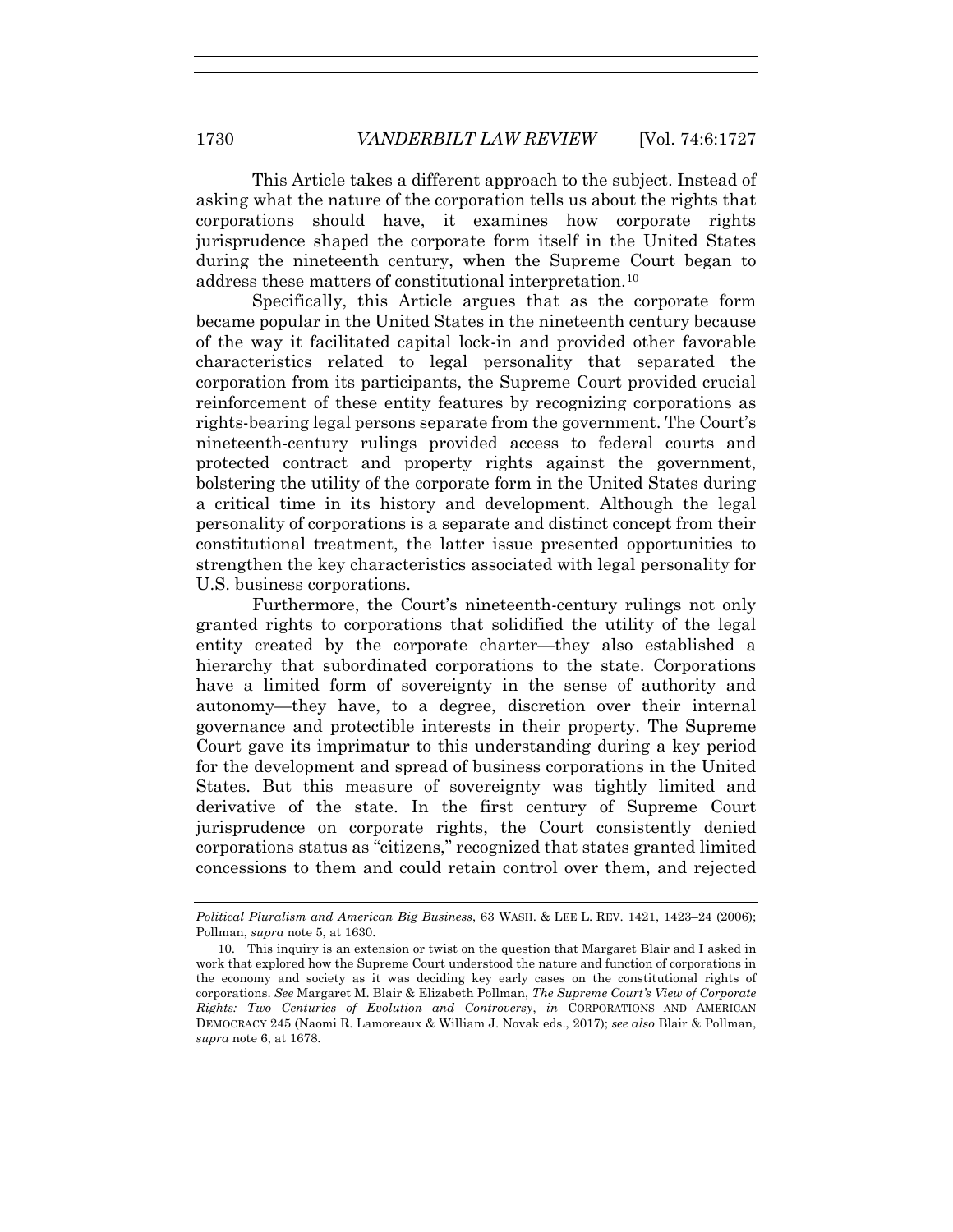the notion of business corporations having liberty rights. This Article thus explores the contribution of corporate rights jurisprudence to the utility of the corporate form, bolstering the key features created by corporate law and simultaneously situating the corporation as subordinate to the state in a system of federalism.

And, finally, the discussion also suggests that the balance of power struck in the first century of Supreme Court jurisprudence on corporate rights has been eroded in the modern era. Whereas nineteenth-century case law denied rights to corporations that were not closely aligned with carrying out the key functions related to legal personality, subsequent case law has dramatically expanded expressive rights to a broad spectrum of corporations, including large multinationals that rival governments in power. Business corporations remain structurally subordinate to the state yet have increased their ability to influence and opt out of laws. The Supreme Court's failure to develop a consistent approach to corporate rights questions and its tendency to reason based on views of corporations as associations of persons have exposed a significant flaw in the Supreme Court's evolving corporate personhood jurisprudence: it lacks a limiting principle.

This Article, written for the *Vanderbilt Law Review* Symposium celebrating the work of Professor Margaret Blair, proceeds as follows. Part I summarizes the literature on the characteristics of the modern business corporation, highlighting the important work of Professor Blair, which provides a framework for understanding the history and key functions of legal personality for corporations. Part II argues that nineteenth-century Supreme Court jurisprudence on corporate rights bolstered these key functions or characteristics and contributed to the utility of the corporate form in the United States. Part III explores how the dramatic expansion of corporate rights in the past half century has revealed the lack of a limiting principle to the doctrine of corporate personhood.

## I. KEY CHARACTERISTICS RELATED TO LEGAL PERSONALITY FOR CORPORATIONS

The entity status of corporations under the law—legal personality—was established long before the question arose as to how to treat corporations under the U.S. Constitution. This Part begins by examining the historical roots of legal personality, and specifically the key functions or characteristics of business corporations that developed by and during the nineteenth century, to lay the foundation for then turning to an examination of Supreme Court jurisprudence.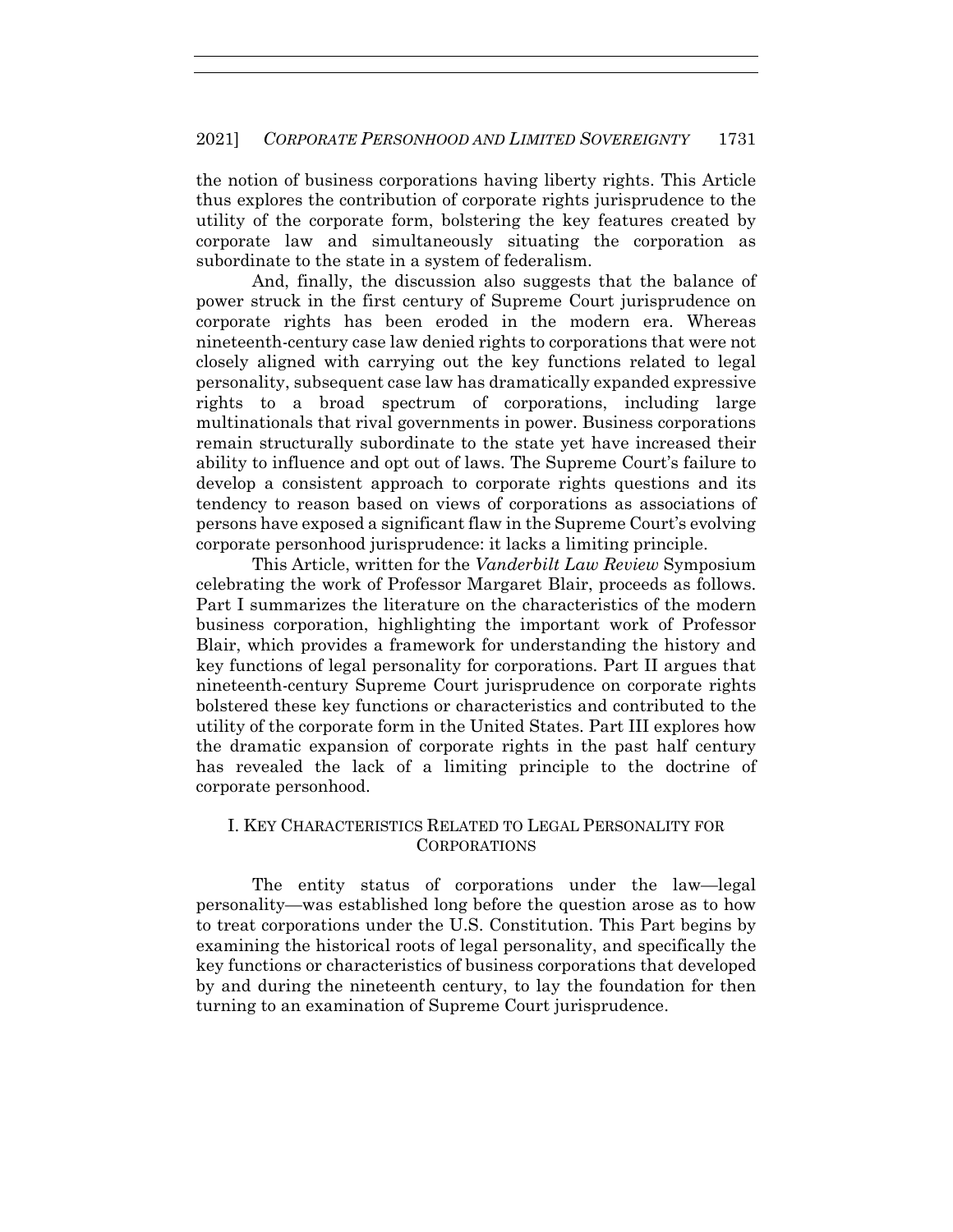To start, when a corporate charter is granted, "the law immediately recognizes the existence of a new legal entity that is separate from the organizers and investors, an entity that can carry out certain business activities as a 'person.' "11 The separate legal personality of a "corpus," or corporate body, evolved in Europe out of laws and practices for municipalities, religious institutions, charitable organizations, and ecclesiastical bodies, such as during the Middle Ages concerning churches and universities.12 During this early period, legal status as a corporation generally required a charter from the King or Parliament.13

By at least as early as the eighteenth century, English law had established corporations as having certain abilities to act as an entity under the law. Blackstone noted that when members "are consolidated and united into a corporation, they and their successors are then considered as one person in law."14 And, "as one person, they have one will, which is collected from the sense of the majority of the individuals . . . for all the individual members that have existed from the foundation to the present time, or that shall ever hereafter exist, are but one person in law, a person that never dies."15

In concrete terms, the characteristics or abilities that flowed from legal personality at common law included the ability to contract, to own property, and to sue and be sued in the corporate name.16 And, as Blackstone noted, it also included a conception of the corporation as

 <sup>11.</sup> Blair, *supra* note 9, at 786.

<sup>12</sup>*. Id.* at 788–89; RON HARRIS, INDUSTRIALIZING ENGLISH LAW: ENTREPRENEURSHIP AND BUSINESS ORGANIZATION, 1720–1844, at 16–17 (2000) (explaining that by the sixteenth century, corporations were used for "the King himself, cities and boroughs, guilds, universities and colleges, hospitals and other charitables, bishops, deans and chapters, abbots and convents, and other ecclesiastical bodies").

 <sup>13.</sup> PHILLIP I. BLUMBERG, THE MULTINATIONAL CHALLENGE TO CORPORATION LAW: THE SEARCH FOR A NEW CORPORATE PERSONALITY 4 (1993) (noting that seventeenth-century jurists described the corporation as "a legal unit with its own legal rights and responsibilities" that "was a creation of the law and could achieve legal status only by act of the king or Parliament").

 <sup>14. 1</sup> WILLIAM BLACKSTONE, COMMENTARIES \*468.

<sup>15</sup>*. Id.* In 1612, Lord Coke noted a corporation was "invisible, immortal, and rest[ed] only in intendment and consideration of the law." Case of Sutton's Hospital (1612) 77 Eng. Rep. 960, 973; 10 Co. Rep. 23 a, 32 b.

 <sup>16.</sup> The corporate ability to own property and to sue and be sued were considered incident to the corporate form at common law. *See, e.g.*, Van Allen v. Assessors, 70 U.S. (3 Wall.) 573, 584 (1865) (referencing as established law that "[t]he corporation is the legal owner of all of the property . . . and . . . can deal with the corporate property as absolutely as a private individual can deal with his own"); 1 STEWART KYD, A TREATISE ON THE LAW OF CORPORATIONS 13 (London, J. Butterworth 1793) (describing a corporation as "vested, by the policy of the law, with the capacity of acting, in several respects, as an *individual*, particularly of taking and granting property, of contracting obligations, and of suing and being sued"); 9 WILLIAM MEADE FLETCHER, FLETCHER CYCLOPEDIA OF THE LAW OF CORPORATIONS § 4226 (West 2020) ("The power to sue and be sued is one of the inherent powers of a corporation and is among the incidental or implied powers that have been attributed to corporations from the earliest period.").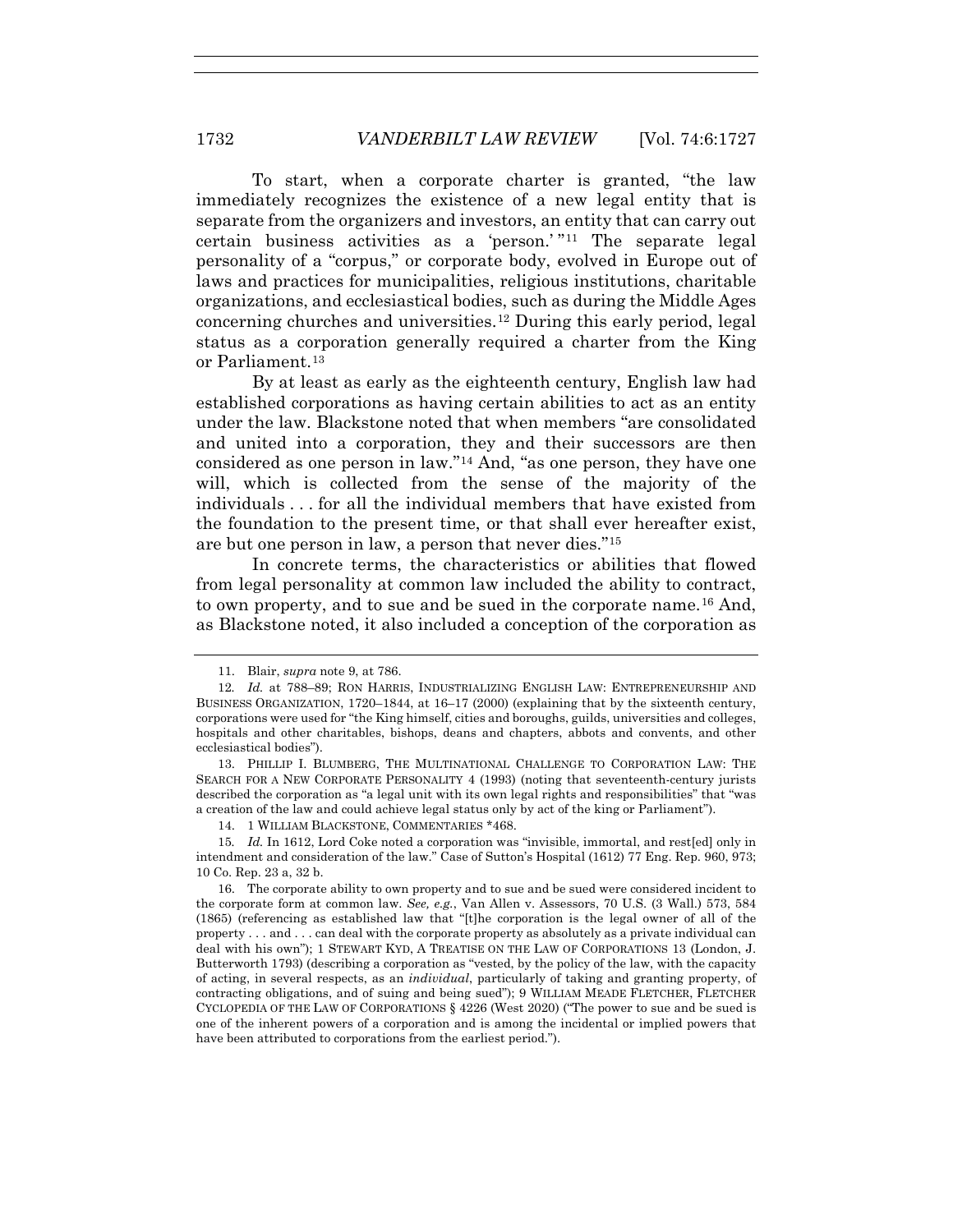potentially having a perpetual existence, or at least an existence that was not tied to the lifespan of its participants, in contrast to the partnership form of business.17 Limited liability for corporate shareholders subsequently developed over time.18

These entity characteristics or abilities of the corporation were crucial to establishing the usefulness of the corporate form for raising capital from a broad group of investors and building lasting institutions. Recognizing the importance of understanding the nature of the corporation and its core features, corporate law theorists have identified and debated lists of "essential" characteristics or functions.19 One of the most notable treatments is Professor Margaret Blair's identification of four key functions of legal personality for corporations:

- 1. providing continuity and a clear line of succession in property and contract,
- 2. providing an "identifiable persona" to serve as a central actor in carrying out the business activity,
- 3. providing a mechanism for separating pools of assets belonging to the corporation from those belonging to the individuals participating in the enterprise, and

<sup>17</sup>*. See* Margaret M. Blair, *Locking in Capital: What Corporate Law Achieved for Business Organizers in the Nineteenth Century*, 51 UCLA L. REV. 387, 407–10 (2003) (explaining how a partnership, as compared to a corporation, could be terminated by any partner "at any time and for any reason" and would be automatically dissolved upon a partner's death, bankruptcy, or loss of mental capacity); Naomi R. Lamoreaux, *Partnerships, Corporations, and the Limits on Contractual Freedom in U.S. History: An Essay in Economics, Law, and Culture*, *in* CONSTRUCTING CORPORATE AMERICA: HISTORY, POLITICS, CULTURE 29, 34 (Kenneth Lipartito & David B. Sicilia eds., 2004).

<sup>18</sup>*. See* Lamoreaux, *supra* note 17, at 32; ROBERT CHARLES CLARK, CORPORATE LAW 7 (1986); BLUMBERG, *supra* note 13, at 3–20. For a discussion of how "corporate separateness" is not absolute and "the actual insulation between the legal sphere of the company and that of shareholders can take different forms and serve distinct functions," see Mariana Pargendler, *The Fallacy of Complete Corporate Separateness*, *in* HIDDEN FALLACIES IN CORPORATE LAW AND FINANCIAL REGULATION (Alexandra Andhov & Saule Omarova eds.) (manuscript at 5) (on file with author).

<sup>19</sup>*. See* Lynn A. Stout, *On the Nature of Corporations*, 2005 U. ILL. L. REV. 253, 253–54 (describing debate about the essential characteristics of the business corporation); *see also* CLARK, *supra* note 18, at 2 (identifying limited liability, centralized management, perpetual life, and transferability of shares as key features of the corporate form); Henry Hansmann & Reinier Kraakman, *The Essential Role of Organizational Law*, 110 YALE L.J. 387, 393–98, 432–38 (2000) (identifying the essential functions of organizational law as asset partitioning, facilitating contracting, and establishing transferability of ownership and withdrawal rights); John Armour, Henry Hansmann, Reinier Kraakman & Mariana Pargendler, *The Foundations of Corporate Law* § 1.2 (John M. Olin Ctr. for L. Econ. & Bus., Discussion Paper No. 902, 2017) http://www.law.harvard.edu/programs/olin\_center/papers/pdf/Kraakman\_902.pdf

<sup>[</sup>https://perma.cc/DE94-9AT9] (identifying legal personality, limited liability, transferable shares, delegated management with a board structure, and investor ownership as the "five core structural characteristics of the business corporation").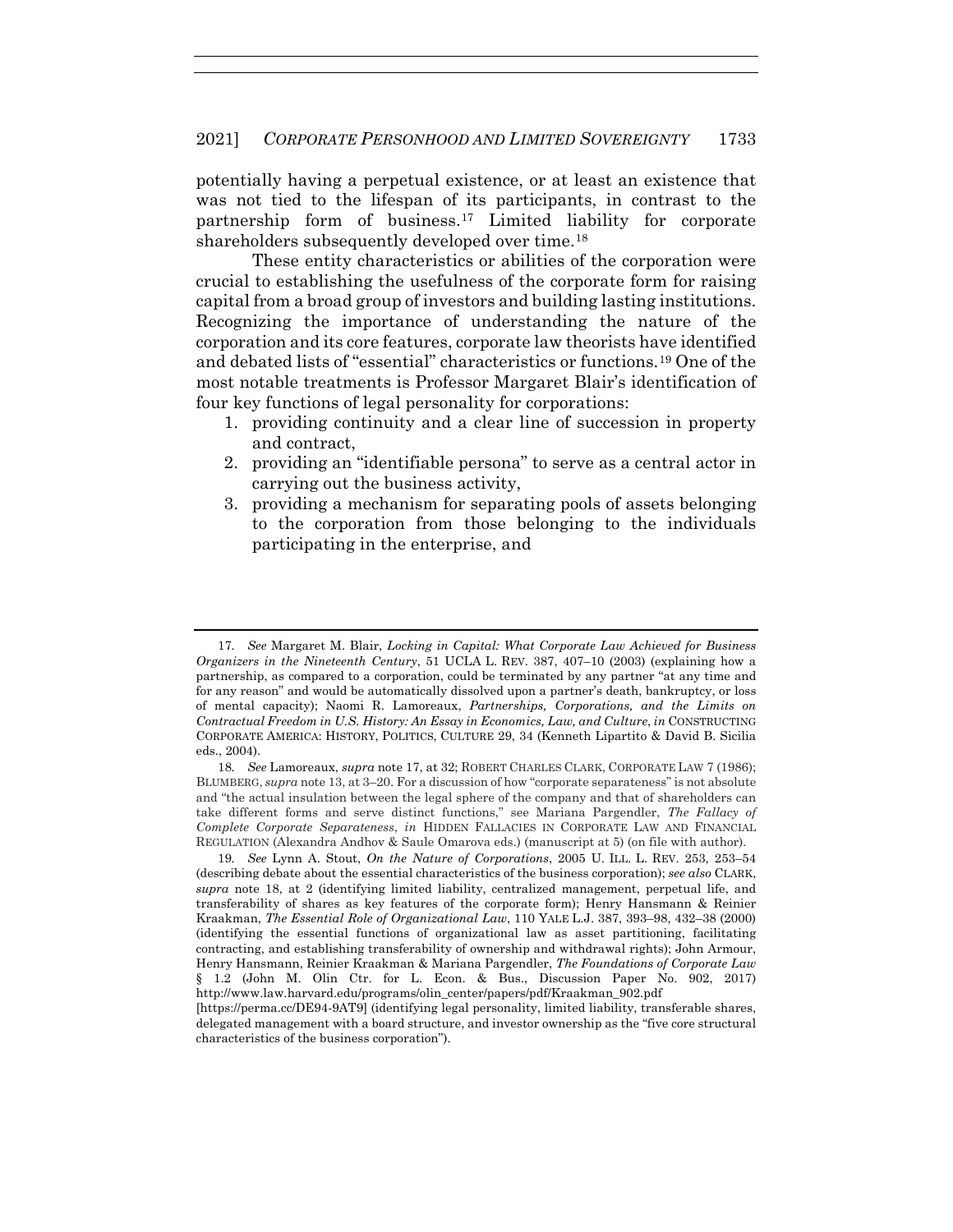4. providing a framework for self-governance of certain business or commercial activity.20

The first key function concerns the creation of a separate legal person for contract and property purposes. This practice dates back to early religious institutions that were granted charters with the ability to contract and hold property in their own names, which "ensured that the property would not be handed down to heirs of individual persons who controlled and managed the property on behalf of the institutions (such as bishops or abbots)."21 Further, this avoided the possibility that "the property [would] revert to the estate of the lord or be heavily taxed when those controlling persons died or were replaced."<sup>22</sup> This function was closely tied to the notion of perpetual existence, allowing a group of people to act together over time and for changes in membership to occur without disturbing the corporate property.<sup>23</sup>

The idea was subsequently applied to a wide range of institutions, including business or commercial organizations by the seventeenth century, although charters for these purposes were relatively rare.24 When a single individual such as the King or a bishop operated through the corporate form, this was referred to as a "corporation sole," conveying that the human individual was separate from the official office and that the property they controlled did not belong to them personally.<sup>25</sup> By contrast, any other institution using the corporate form was referred to as a "corporation aggregate," in recognition that the separate legal personality was created from a group of people.26

The second key function is that the corporate form facilitates the creation of an "identifiable persona" that serves as "a central actor."27 This point closely follows from the first—that is, the corporation not only has the ability to contract and hold property in its own name, but its very existence as a separate legal person allows it to serve as the counterparty to "all contracts that the corporation enters into with its various participants (managers, employees, customers, suppliers, and investors), and that it can sue and be sued in its own name, and that it can do things and take on characteristics that distinguish it from any

- 24*. See id.* at 789–90.
- 25*. Id.*
- 26*. Id.* at 790.
- 27*. Id.* at 787.

 <sup>20.</sup> Blair, *supra* note 9, at 787–88. Professor Blair refers to these as functions of "corporate personhood." *Id.* at 796–97.

<sup>21</sup>*. Id.* at 789.

<sup>22</sup>*. Id.*

<sup>23</sup>*. Id.*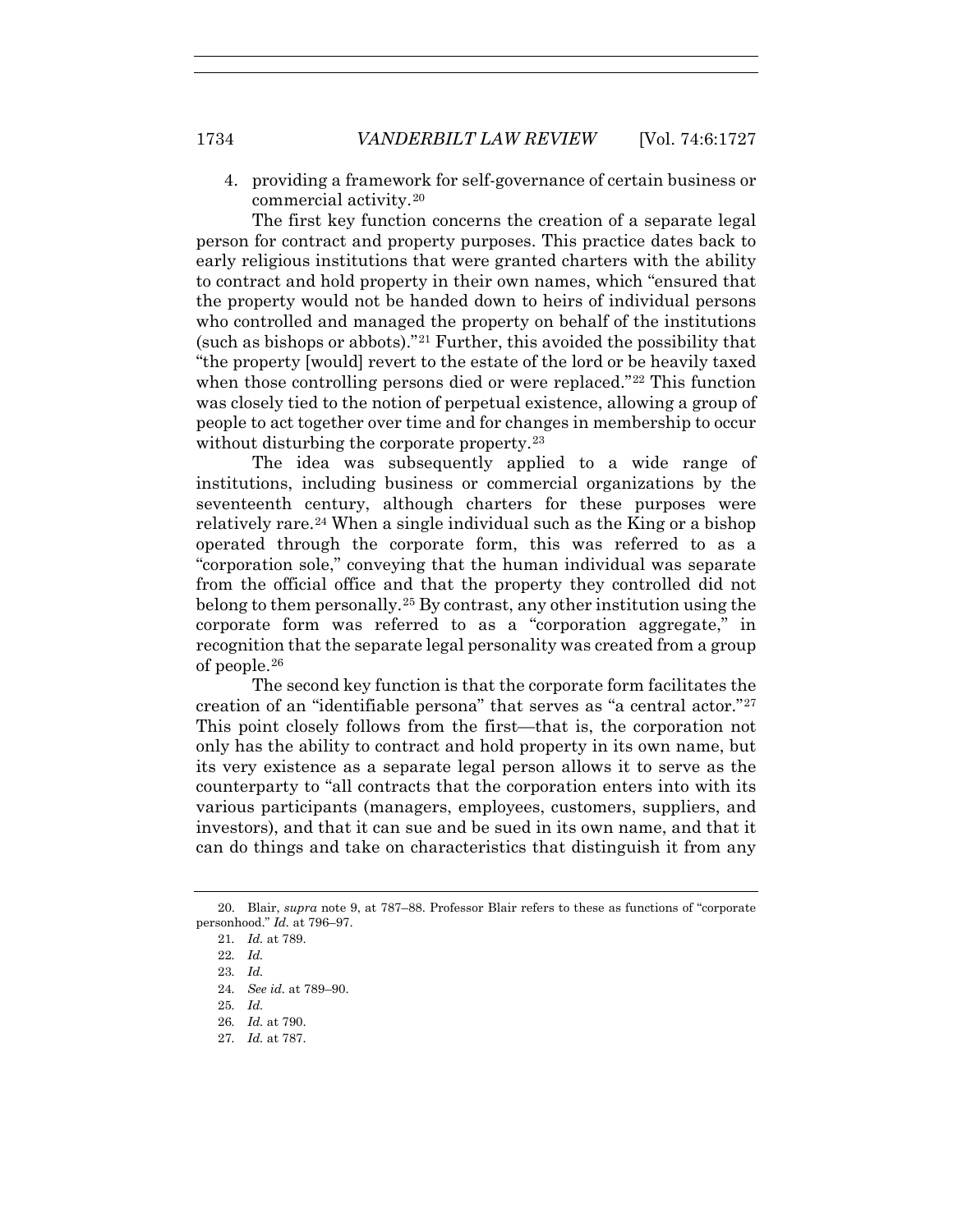of its participants."28 Put differently, legal personality serves the function of establishing a separation between the entity and its participants and the capacity for the entity to act in its own name. Professor Blair developed this concept with the term "identifiable persona" and described the importance of this function for developing intangible assets such as goodwill, reputation, and brand.29 Other scholars have used other terms such as a "nexus of imputation" and "nexus for regulation" and have explored the corporation as a distinct nexus for imputing both legal rights and detriments and for creating separate "legal spheres."30

The third key function in Professor Blair's articulation is the separation of assets belonging to the corporation from those of the individual participants. The separate legal existence of the corporation allows equity investors to commit assets to the enterprise that neither they, nor their creditors, can unilaterally withdraw. Whereas partners in an at-will partnership have, by default, the ability to withdraw and force the dissolution and liquidation of the business, shareholders do not have such right.31 Their capital, once invested, becomes the property of the corporation, and shareholders hold transferable shares in the corporation.32

Scholars have used a variety of terms to refer to this function, such as "lock-in"33 and "asset partitioning,"34 and have traced the various ways in which the legal personality of the corporation establishes a separate pool of corporate assets, thereby helping the corporation to draw in firm-specific assets and resources for long-term success as well as bond the corporation's contract commitments as credible.35 Professors Henry Hansmann and Reinier Kraakman have distinguished "affirmative" and "defensive" asset partitioning. The

 31. Stout, *supra* note 19, at 255; *see also* REVISED UNIF. P'SHIP ACT § 801(1) (amended 2020) (providing that notice of a partner's express will to withdraw is an event causing dissolution).

 32. Armour et al., *supra* note 19, § 1.2.3 (describing transferable shares as a basic characteristic of the business corporation and noting "transferability permits the firm to conduct business uninterruptedly as the identity of its owners changes").

<sup>28</sup>*. Id.* at 797.

<sup>29</sup>*. Id.* at 798.

<sup>30</sup>*. See* HANS KELSEN, INTRODUCTION TO THE PROBLEMS OF LEGAL THEORY: A TRANSLATION OF THE FIRST EDITION OF THE REINE RECHTSLEHRE OR PURE THEORY OF LAW 50 (Bonnie Litschewski Paulson & Stanley L. Paulson trans., 1997) (describing this function as establishing not only a corporate nexus for contractual relationships with private parties but also as a nexus for the imputation of regulation by the state); Mariana Pargendler, *Veil Peeking: The Corporation as a Nexus for Regulation*, 169 U. PA. L. REV. 717, 720 (2021) (arguing the corporate form provides for regulatory partitioning and a separation of "legal spheres").

 <sup>33.</sup> Blair, *supra* note 17, at 388.

 <sup>34.</sup> Hansmann & Kraakman, *supra* note 19, at 393.

<sup>35</sup>*. Id.* at 393–95; Blair, *supra* note 17, at 390–94; Armour et al., *supra* note 19, § 1.2.1 & n.13.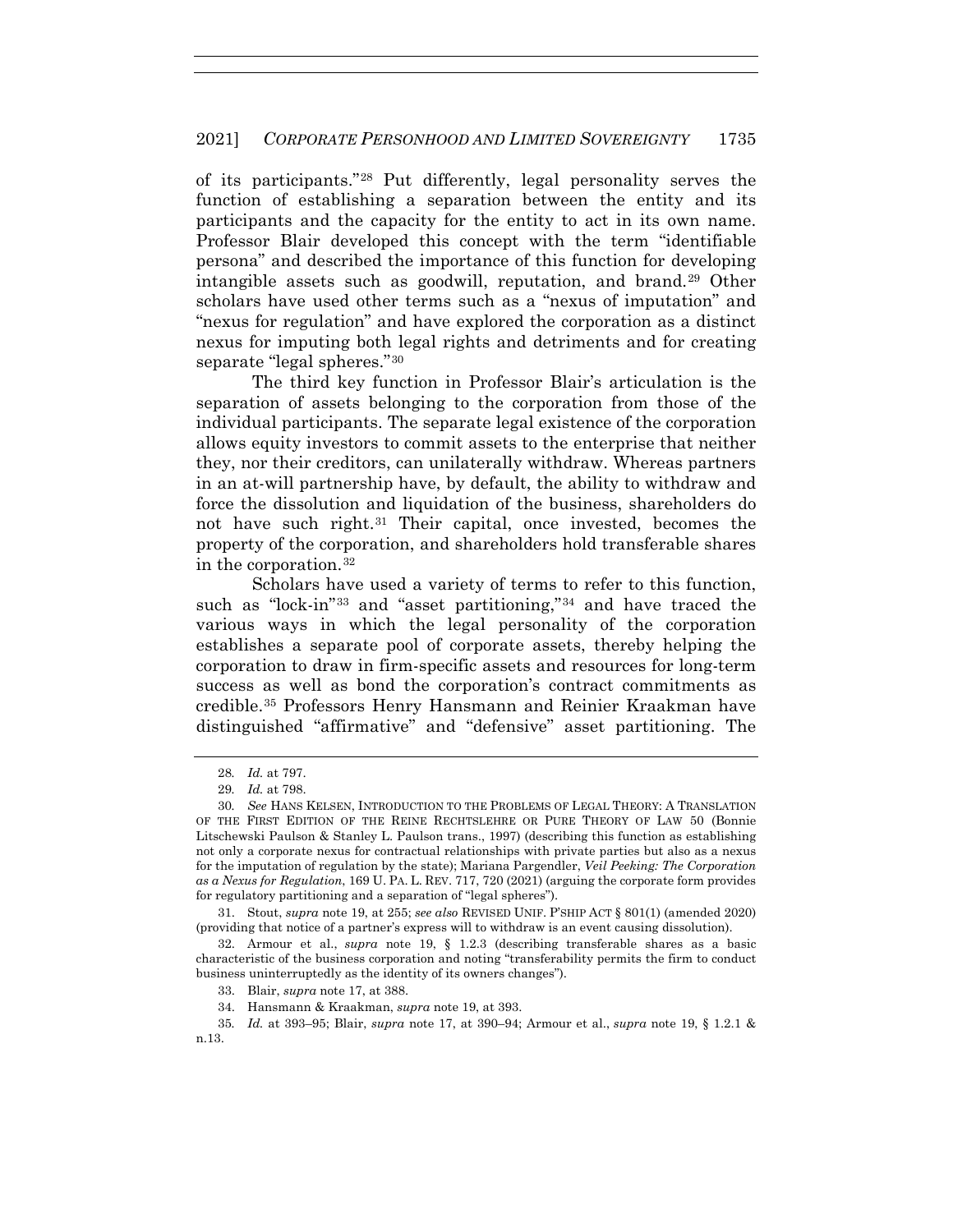former term refers to the establishment of priority for corporate creditors and liquidation protection of corporate assets, and the latter term refers to the shielding of shareholders' personal assets from the creditors of the corporation, often referred to as limited liability.36

The fourth key function that Professor Blair identifies is providing a framework for self-governance. The creation of a separate corporate entity necessitates some mechanism for decisionmaking to determine who can take actions on the corporation's behalf and how the corporation is to be operated.37 This structure can vary widely between different types of organizations that use the corporate form—the fundamental point is that the grant of legal personality necessitates and provides for some measure of self-governance. This concept is centuries old—for example, some municipal corporation charters dating back to the Middle Ages explicitly provided for self-governance.<sup>38</sup> Similarly, the famous seventeenth-century trading companies of England and the Netherlands were chartered to "create a separate entity that could administer the monopoly rights granted over the spice trade on behalf of a group of merchants."39 The Dutch East India Company, for instance, was originally organized as a combination of smaller spice trading merchants who formed a "Council of Seventeen" with representatives from different regions and served as a governing board.40 Its letters patent granted the company the ability to establish and enforce its own governance rules and the power to engage in war with other nations and other state-like functions.<sup>41</sup> And, at least since the early nineteenth century, corporate law has prescribed a standard governance structure for business corporations: "a managerial hierarchy topped by a board of directors that is distinct from

 <sup>36.</sup> Hansmann & Kraakman, *supra* note 19, at 393–94 (explaining that asset partitioning results in the "assignment to creditors of priorities in the distinct pools of assets that result from the formation of a legal entity").

 <sup>37.</sup> Blair, *supra* note 9, at 788.

<sup>38</sup>*. Id.* at 790; *see also* Elizabeth Pollman, *The History and Revival of the Corporate Purpose Clause*, 99 TEX. L. REV. 1423, 1428 (2021). For a historical account of the origin of the board of directors as a corporate governance structure, see Franklin A. Gevurtz, *The Historical and Political Origins of the Corporate Board of Directors*, 33 HOFSTRA L. REV. 89 (2004).

 <sup>39.</sup> Blair, *supra* note 9, at 791.

 <sup>40.</sup> STEPHEN R. BOWN, MERCHANT KINGS: WHEN COMPANIES RULED THE WORLD, 1600–1900, at 27 (2009).

 <sup>41.</sup> The Dutch East India Company, also known as the "VOC," was "a private commercial corporation operating free from the direct control of the government of the United Netherlands, yet it [had] the authority to make decisions in the name of that government." BOWN, *supra* note 40, at 28 ("The VOC could make treaties and declare war or peace in the name of the States General . . . establish colonies, dispense justice and enact laws, even issue its own currency . . . . The VOC would essentially operate as a state within a state.").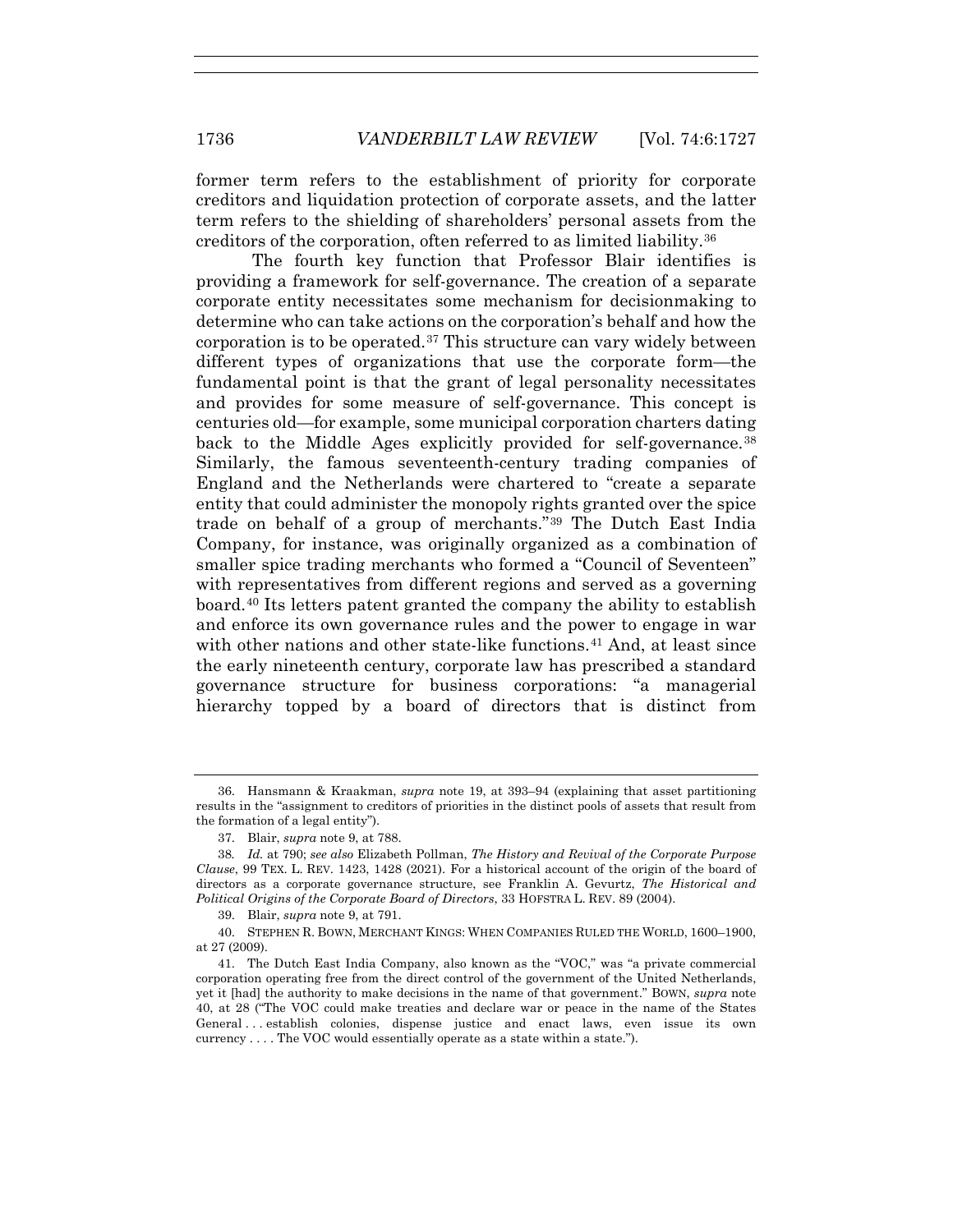shareholders, managers, and employees, and that has fiduciary duties to the corporation itself as well as to shareholders."42

#### II. LIMITED SOVEREIGNTY AS A KEY CHARACTERISTIC OF U.S. CORPORATIONS

Just as the common law was recognizing these key functions of legal personality in the early nineteenth century, the Supreme Court was asked to rule on the treatment of corporations under the U.S. Constitution. The path that the Court would take in these early cases was far from clear—the Constitution includes no specific reference to corporations.43

This Part argues that the Court made two key moves in deciding these nineteenth-century cases that have had an enduring impact on the corporate form and its utility for U.S. business corporations. First, the Supreme Court bolstered the entity status of the corporation as separate not only from its participants, but also from the government.<sup>44</sup> Although in hindsight this point may be taken as given, the Court's rulings were novel at the time and developing on an ad hoc basis while its view of corporations was still in flux, corporations were primarily used for quasi-public purposes, and corporate law was on the cusp of a series of innovations.45 Corporate law literature does not typically identify the separation and protection of the corporation from the

 <sup>42.</sup> Blair, *supra* note 9, at 788.

 <sup>43.</sup> JAMES WILLARD HURST, THE LEGITIMACY OF THE BUSINESS CORPORATION IN THE LAW OF THE UNITED STATES 1780-1970, at 4 (1970). A small number of corporations existed and played a role in the American colonial period. *Id.* at 7, 14; *see also* LAWRENCE M. FRIEDMAN, A HISTORY OF AMERICAN LAW 188–89 (2d ed. 1985).

 <sup>44.</sup> In earlier work, I observed but did not fully develop this point. *See* Pollman, *supra* note 5, at 1639:

<sup>[</sup>E]arly corporate personhood cases are . . . akin to the concept of legal personality insofar as the constitutional jurisprudence bolstered the corporation as a separate entity from its shareholders and protected the property interests of the shareholders in the corporate property. Recognizing the corporate charter as covered by the Contract Clause and the corporation's property as protected by the Due Process Clause stabilized the corporate form as a viable organization for long-term private investment.

<sup>45</sup>*. See* HURST, *supra* note 43, at 17 (describing corporations organized with a quasi-public function); Samuel Williston, *History of the Law of Business Corporations Before 1800*, 2 HARV. L. REV. 105, 110 (1888) ("But the corporation was far from being regarded as simply an organization for the more convenient prosecution of business. It was looked on as a public agency . . . ."); Robert B. Thompson, *Why New Corporate Law Arises: Implications for the Twenty-First Century*, *in* THE CORPORATE CONTRACT IN CHANGING TIMES: IS THE LAW KEEPING UP? 3 (Steven Davidoff Solomon & Randall Stuart Thomas eds., 2019) (discussing nineteenth-century innovations in corporate law including limited liability, general incorporation statutes, and a shift to director-centric corporate governance).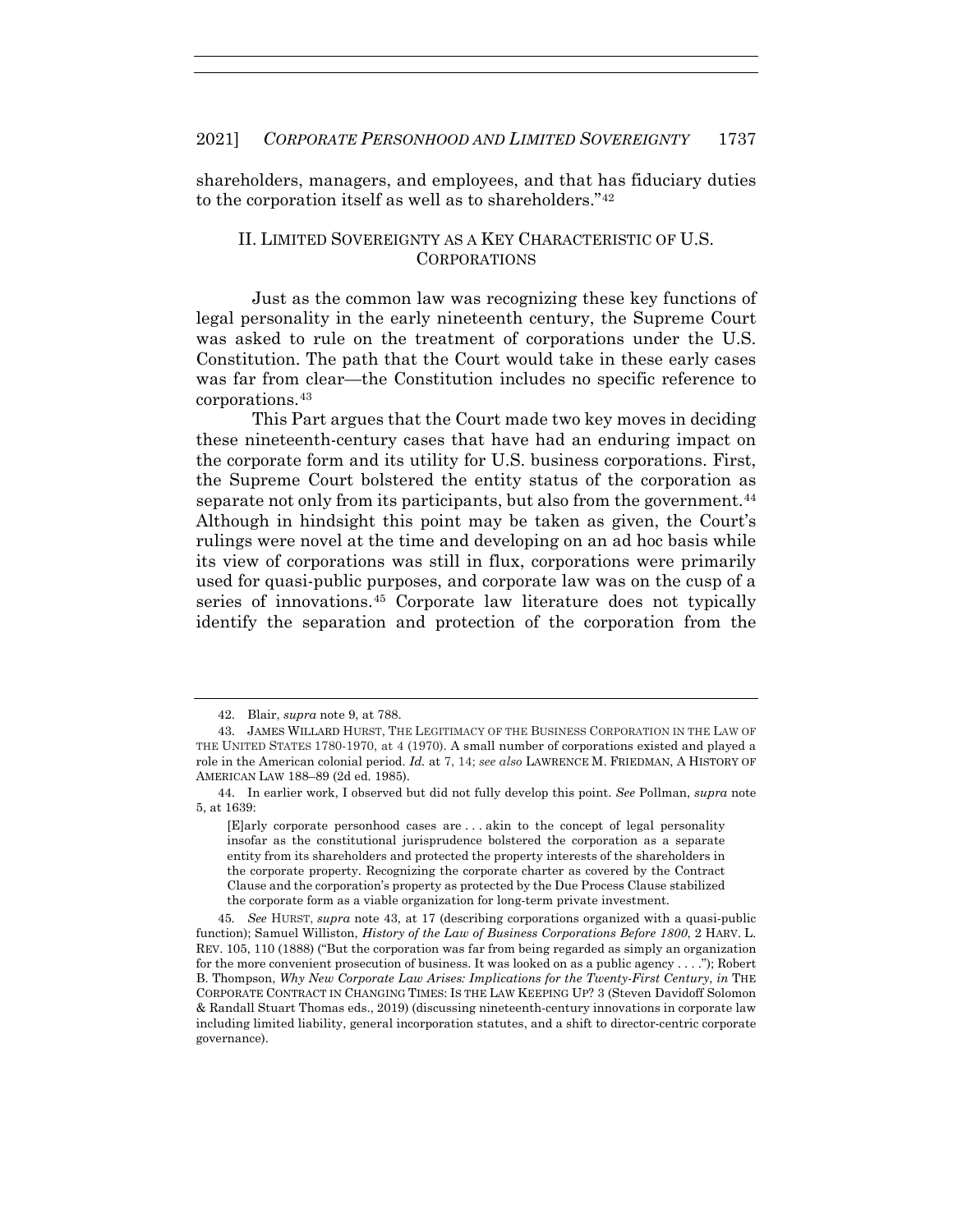government as a function of legal personality<sup>46</sup>—and yet without this development, the utility of the corporate form for pursuing large-scale profitmaking purposes would be in doubt. The source of law for this point is constitutional rather than corporate; the function is closely connected to the concepts of capital lock-in and constructing an identifiable persona discussed in Part I.

Second, in granting rights, the Supreme Court recognized and protected corporations, but it simultaneously subordinated them to the state—thus treating the corporation as a limited and derivative sovereign at best. The extension of corporate rights was paradoxically an opportunity to constrain corporations and their competing claims to authority during a period in which sovereignty was "diffuse" and increasingly becoming "concentrated in the hands of only two legitimate sovereigns"—federal and state governments.<sup>47</sup> The Court's early distinction of municipal corporations from other corporations put the former on a path of particularly diminished power,<sup>48</sup> but, as this Part shows, the potential for other types of corporations to serve as rival powers to the state was also curbed during the nineteenth century.49

### *A. Separating the Corporation from the Government and Bolstering Legal Personality for Business Corporations*

The very first Supreme Court case on the constitutional rights of corporations, in 1809, involved federalism battles faced by the Bank of the United States, the institution famously championed by Alexander Hamilton and created by Congress, and its desire to access federal courts to adjudicate them.50 The Bank refused to pay a tax that populist state lawmakers levied on a bank branch in Savannah, Georgia. The bank headquarters in Philadelphia instructed the Savannah branch to

 <sup>46.</sup> Some discussions treat the corporation as a "nexus for imputation" or "nexus for regulation," *supra* note 30, with a focus on the entity as a locus for government imposition of laws and regulations.

<sup>47</sup>*. See* Gregory Ablavsky, *Empire States: The Coming of Dual Federalism*, 128 YALE L.J. 1792, 1796 (2019) (describing the post-Revolution period as having "power rested with a complex patchwork of local institutions with independent authority" and noting that through the 1780s, state legislatures "sought to wield [their] newfound sovereignty against the competing claimants to authority within state borders—corporations, local institutions, Native nations, separatist movements").

<sup>48</sup>*. See* Gerald E. Frug, *The City as a Legal Concept*, 93 HARV. L. REV. 1059, 1060–62 (1980) (describing the "powerlessness" of American cities and their legal status as subject "to absolute state control"); Hannah J. Wiseman, *Rethinking Municipal Corporate Rights*, 61 B.C. L. REV. 591, 604–13 (2020) (discussing municipal corporation rights).

 <sup>49.</sup> For a history of corporations, local institutions, Native nations, and separatist movements as "competing claimants to authority within state borders" see Ablavsky, *supra* note 47.

 <sup>50.</sup> Bank of U.S. v. Deveaux, 9 U.S. (5 Cranch) 61 (1809).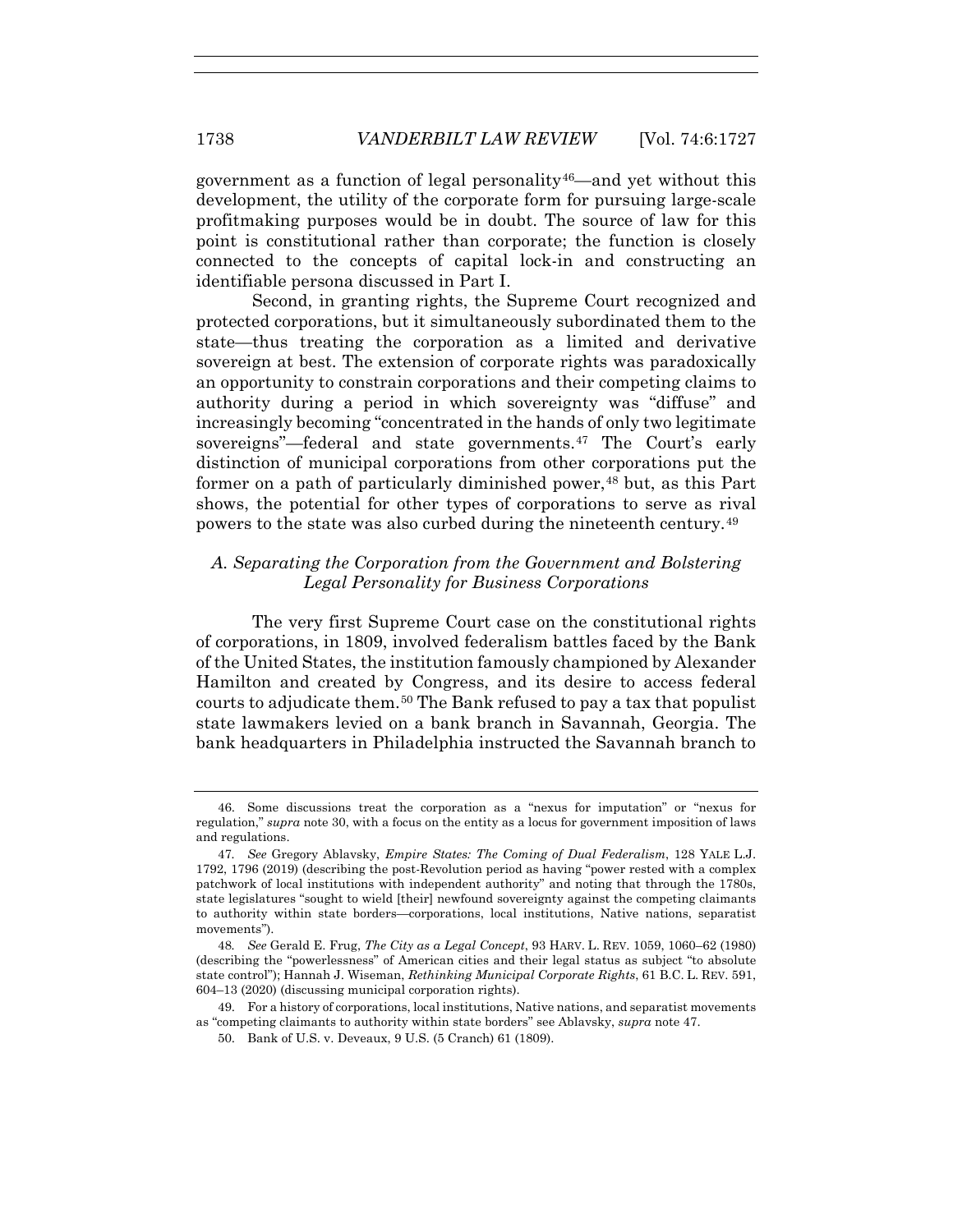refuse to comply with the state tax, hoping to "bring the question before the Supreme Court of the United States."51 Subsequently, a Georgia tax collector, "with 'force and arms,'" entered the Savannah branch and took two boxes of silver coins.<sup>52</sup> The case made its way to the Supreme Court on the threshold issue of whether the corporation could sue or be sued in federal court pursuant to diversity jurisdiction. Article III, Section 2, Clause 1 of the Constitution, together with the Judiciary Act of 1789, provides that the federal judiciary may hear "cases" or "controversies" between "citizens" of different states.53

The Court observed that the "mere legal entity, a corporation aggregate is certainly not a citizen," but it was willing to look to English common law precedent for the notion of looking to the "members" composing the corporations and to extend this principle for purposes of determining whether complete diversity of state citizenship existed.<sup>54</sup> There was, of course, no obligation on the Supreme Court to look to existing English common law on this issue, and as historian James Willard Hurst has pointed out, "we built public policy toward the corporation almost wholly out of our own wants and concerns, shaped primarily by our own institutions."55 The case illustrates how the Court was willing to interpret the Constitution to strengthen the existing common law right to sue and be sued in the corporate name and bolster this function by extending a pathway to federal courts, yet did so in language that did not recognize corporations as "citizens." The latter point was likely the subject of careful consideration, as the case portended larger challenges ahead in chartering battles and debates about the effect of corporations on the balance of power in a relatively new system of federalism.

Following *Bank of the United States v. Deveaux*, the next early cases concerning corporate constitutional rights involved rights associated with contract and property interests. They spanned a time from when corporations served a quasi-public function to the start of

 <sup>51.</sup> ADAM WINKLER, WE THE CORPORATIONS 41 (2018) (quoting W. Calvin Smith, *Banks, Law, and Politics: The Origins, Outcome and Significance of the* Deveaux *Case*, *in* THE PROCEEDINGS OF THE SOUTH CAROLINA HISTORICAL ASSOCIATION 9, 11 (Peter Becker ed., 1991)).

<sup>52</sup>*. Id.*

<sup>53</sup>*. Deveaux*, 9 U.S. (5 Cranch) at 87–88.

<sup>54</sup>*. Id.* at 86–87. The Court later changed its approach to diversity jurisdiction but continued to allow diversity jurisdiction for corporations. *See, e.g.*, Louisville, C. & C.R. Co. v. Letson, 43 U.S. 497 (1844).

 <sup>55.</sup> HURST, *supra* note 43, at xxiv. Due to the Bubble Act in England, from about 1780, the United States developed dramatically more experience with using the corporate form for business. Id. ("For 100 years, we proceeded to use the corporate instrument on a scale unmatched in England.").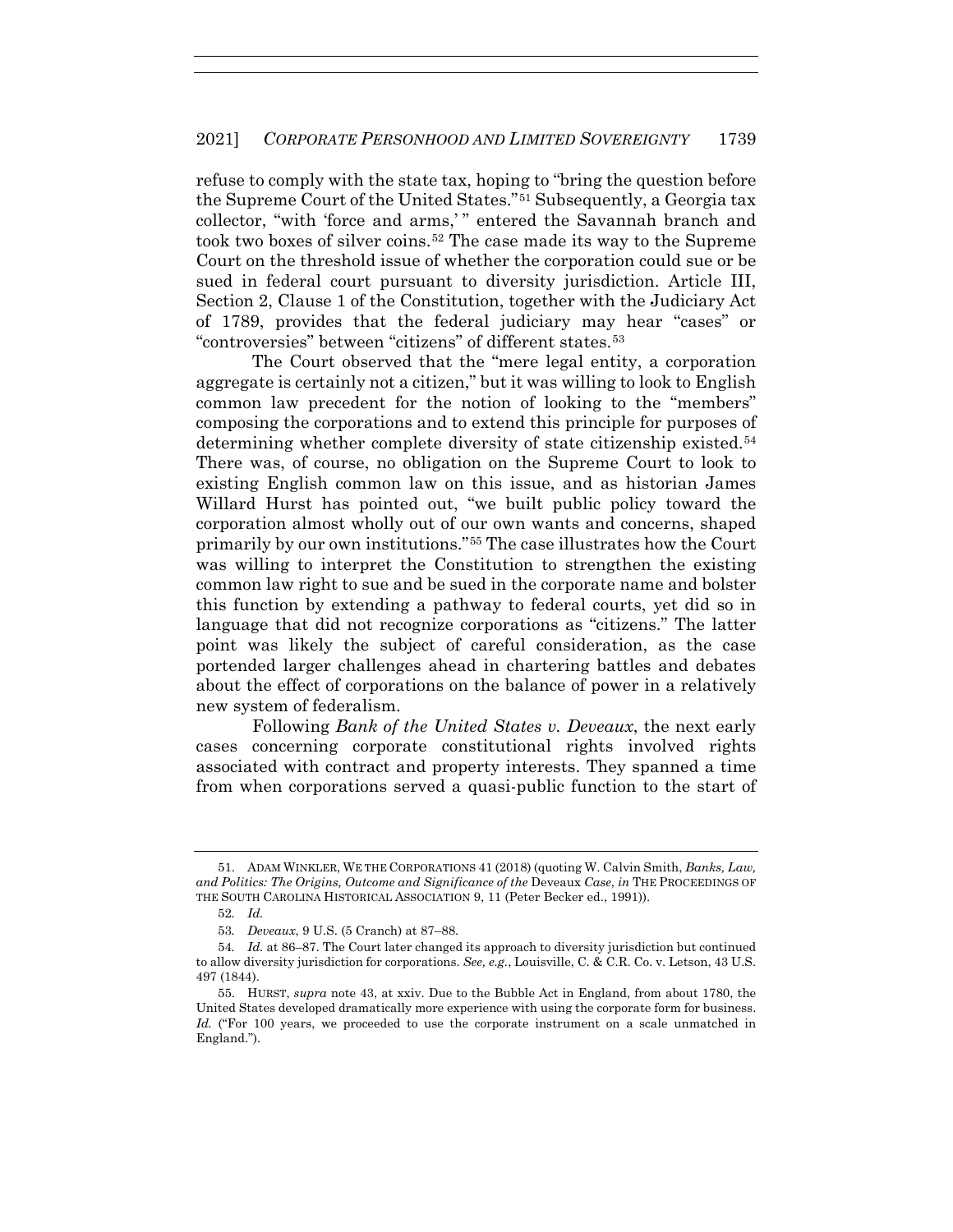the transformation to the modern business corporation.56 These cases coincided with incremental changes occurring in corporate law over the nineteenth century as various states evolved from a system of special legislative chartering of each corporation to general incorporation laws, adopted limited liability for shareholders, and generalized use of centralized management.57

In the 1819 case of *Trustees of Dartmouth College v. Woodward*, the Supreme Court recognized that corporations were protected by the Contract Clause of the Constitution, which forbids a state from impairing existing contractual obligations.58 The Court reasoned that the corporate charter represented a contract between the individuals who incorporated the entity and the state, and therefore the state could not unilaterally amend the charter of a private college and effectively convert it into a public institution.59 In the words of Chief Justice Marshall, the charter of Dartmouth College, granted in 1769, "is a contract for the security and disposition of property. It is a contract, on the faith of which, real and personal estate has been conveyed to the corporation. It is, then, a contract within the letter of the constitution . . . ."60 For Contract Clause purposes, this recognized the corporation as a contract creating a separate entity through which people carried on business or their identified objectives, and it protected the interests of individuals who had contributed to the entity.61

The protection afforded by the decision resembles the function of capital lock-in or asset partitioning insofar as it shields the corporate assets—the difference is that it protects them from government interference, rather than from private parties such as shareholders or

Marshall saw . . . that Dartmouth College as an institution never would have existed but for the entrepreneurial efforts of Eleazar Wheelock, and that the institution that had evolved over time was a result of the contractual bargain made by Wheelock and John Wentworth, acting as agent of King George III;

*see also* Margaret M. Blair, *How* Trustees of Dartmouth College v. Woodward *Clarified Corporate Law* 3 (Vanderbilt Univ. L. Sch. Legal Stud. Rsch. Paper Series, Working Paper No. 21-19, 2021), https://papers.ssrn.com/sol3/papers.cfm?abstract\_id=3830603 [https://perma.cc/GDZ6-K6SS] (arguing that *Dartmouth College* "strengthened the power of corporate charters granted to organizers by recognizing the charter as a contract not only among the private citizens organizing the firm, but between the organizers and the state").

<sup>56</sup>*. See* Blair & Pollman, *supra* note 6, at 1697–1706; Thompson, *supra* note 45, at 4.

 <sup>57.</sup> Thompson, *supra* note 45, at 4–8.

 <sup>58. 17</sup> U.S. (4 Wheat.) 518, 650 (1819).

<sup>59</sup>*. Dartmouth College*, 17 U.S. (4 Wheat.) at 650.

<sup>60</sup>*. Id.* at 644.

<sup>61</sup>*. See* Charles R. T. O'Kelley, *What Was the* Dartmouth College *Case Really About?*, 74 VAND. L. REV. 1645, 1722 (2021):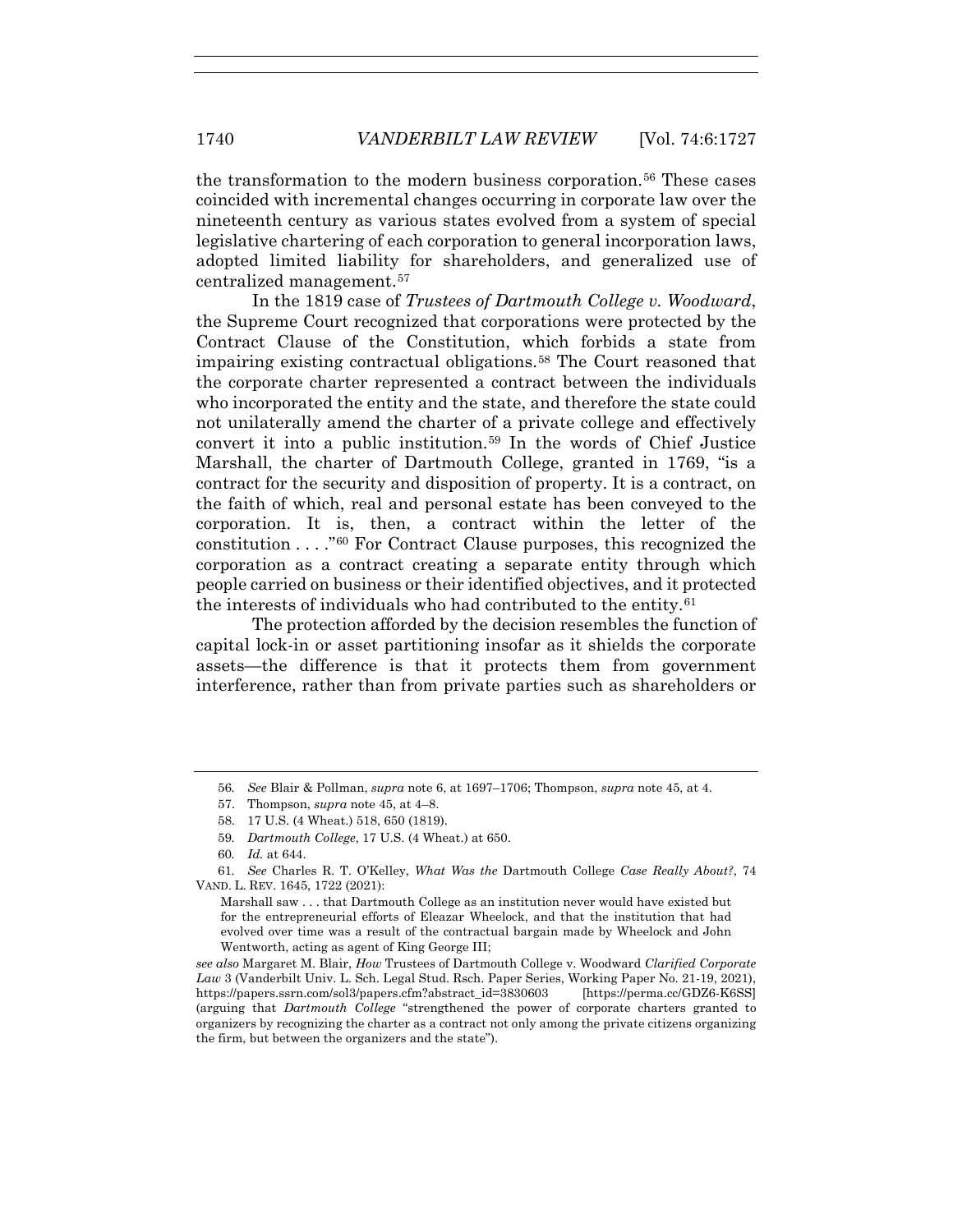their creditors.62 And like capital lock-in or asset partitioning, constitutional protection under the Contract Clause added to the stability of the business enterprise by enabling the corporation to make credible commitments and helping to ensure that firm-specific investments would be protected.

Furthermore, the *Dartmouth College* decision reflects respect for a sphere of self-governance for the institution that was beyond ex post governmental interference. As Hurst explained, "[the] decision extended the protection of the contract clause of the Federal Constitution not only over a donor's gift and the college's existing assets but also over the frame of organization and powers of the institution as created by the original charter, as against later intruding legislation."63 This separation of the corporation from the government is, I argue, another key aspect of legal personality for U.S. business corporations the source of the law has simply been federal and constitutional in contrast to state and corporate.

Yet the degree to which the grant of the corporate charter accords any sovereignty for the corporation from the government was tightly limited and derivative from the state. In the wake of *Dartmouth College*, following a suggestion in Justice Joseph Story's concurrence, most states passed general incorporation statutes that reserved the power to change the terms of corporate charters after they had been issued.64 As Professor Herbert Hovenkamp has observed, during the mid-nineteenth century, "the general reservation clause or statute, giving the state the power to amend corporate charters, became the principal mechanism by which states hedged on commitments to business corporations."65 At the same time that states adapted their statutes to maintain control in this way, they also facilitated widespread adoption of the corporate form. A special charter from the state legislature was no longer required to incorporate, and

<sup>62</sup>*. Cf.* Blair, *supra* note 17, at 454 ("[The ability to lock in capital] grew out of the fact that a corporate charter created a separate legal entity, whose existence and governance were separate from any of its participants.").

 <sup>63.</sup> HURST, *supra* note 43, at 4–5; *see also* Alyssa Penick, *From Disestablishment to*  Dartmouth College v. Woodward*: How Virginia's Fight over Religious Freedom Shaped the History of American Corporations*, 39 LAW & HIST. REV. 479, 484 (2021) (observing that a pre-*Dartmouth College* decision from Virginia's highest court "offered a glimpse of an alternate legal landscape where American corporations existed as fundamentally communal institutions at the discretion of the legislature and charters were negotiable and revocable").

 <sup>64. 17</sup> U.S. (4 Wheat.) at 675 (Story, J., concurring) ("Unless a power be reserved for this purpose, the crown cannot, in virtue of its prerogative, without the consent of the corporation, alter or amend the charter . . . ."); Herbert Hovenkamp, *The Classical Corporation in American Legal Thought*, 76 GEO. L.J. 1593, 1605, 1616 (1988) (discussing *Dartmouth College* and reservation clauses).

 <sup>65.</sup> Hovenkamp, *supra* note 64, at 1616.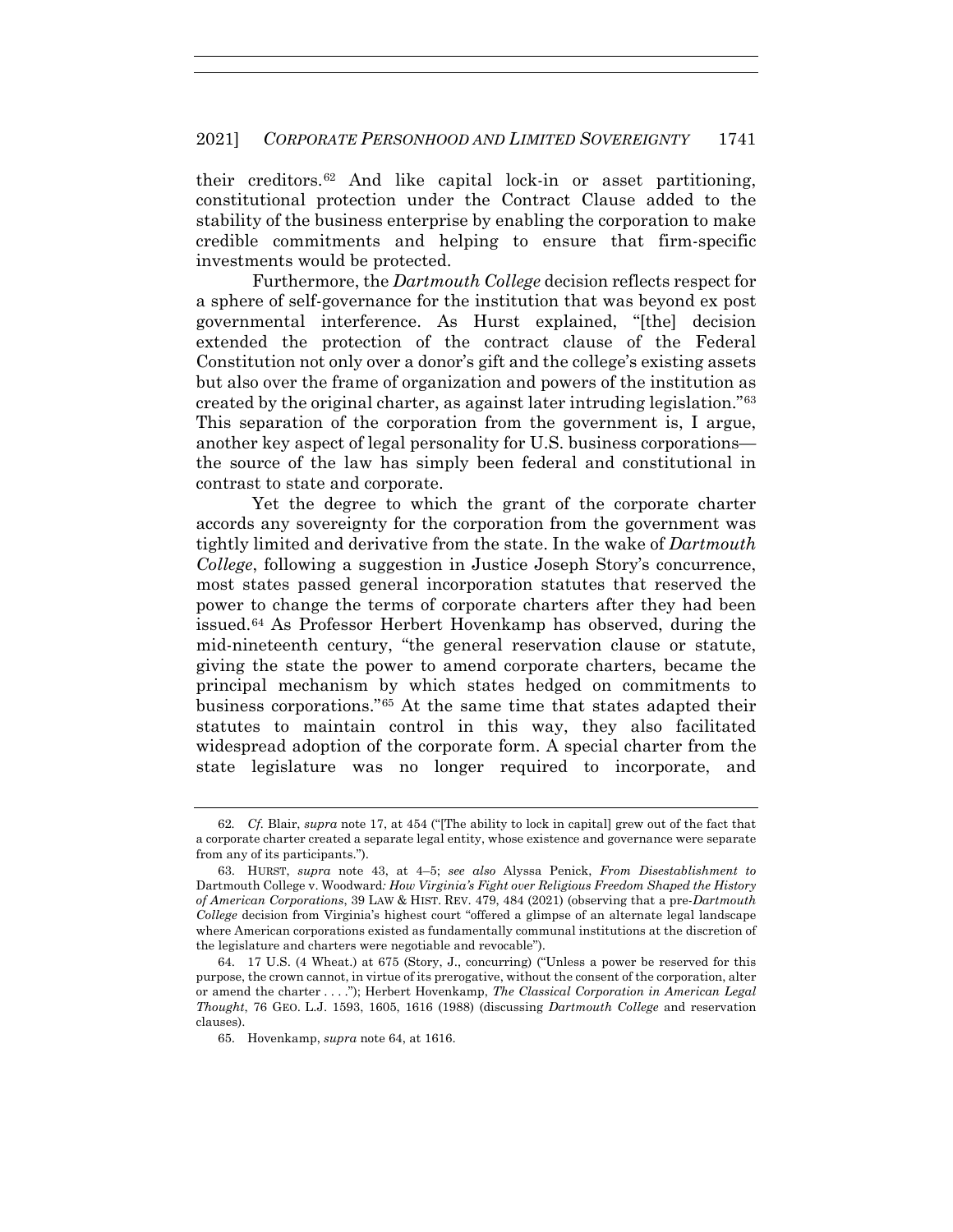corporations could be formed for a wide variety of purposes, including the manufacturing that spurred the Industrial Revolution.66 The number of corporations increased significantly as states began to provide general access and liberalize their corporate laws.67

It was also in the nineteenth century that the Supreme Court established constitutional protection for corporate property.68 Most famously, in 1886, in *Santa Clara County v. Southern Pacific Railroad*,<sup>69</sup> Chief Justice Waite stated from the bench before argument:

The Court does not wish to hear argument on the question whether the provision in the Fourteenth Amendment to the Constitution, which forbids a State to deny any person within its jurisdiction the equal protection of the laws, applies to these corporations. We are all of opinion that it does.70

This pronouncement responded to the defendant railroad's brief, which argued that a provision of the California constitution violated the Fourteenth Amendment by excluding corporations from a certain property tax deduction, thereby imposing "unequal burdens" on corporations and denying them "equal protection of the laws."71 The defendant's argument focused on property rights: "The truth cannot be evaded that, for the purpose of protecting rights, the property of all business and trading corporations IS the property of the individual corporators."72 The Court's opinion was based on a more narrow ground—that the state board lacked jurisdiction to assess the value of the railroad fences—and expressly stated that "it [wa]s not necessary to consider any other questions raised by the pleadings and the facts found by the court."73

 <sup>66.</sup> HURST, *supra* note 43, at 18; David F. Linowes, *The Corporation as Citizen*, *in* THE UNITED STATES CONSTITUTION: ROOTS, RIGHTS, AND RESPONSIBILITIES 345, 346 (A.E. Dick Howard ed., 1992); MORTON J. HORWITZ, THE TRANSFORMATION OF AMERICAN LAW, 1870–1960: THE CRISIS OF LEGAL ORTHODOXY 73 (1992).

 <sup>67.</sup> Whereas by 1800 there were about 300 corporations, mostly vested with a public or quasipublic purpose, by the turn of the twentieth century, there were approximately 500,000 business corporations. Blair, *supra* note 17, at 389 n.3; HURST, *supra* note 43, at 17.

<sup>68</sup>*. See* Gregory A. Mark, Comment, *The Personification of the Business Corporation in American Law*, 54 U. CHI. L. REV. 1441, 1460–63 (1987); *see also* Hovenkamp, *supra* note 64, at 1641 (describing the doctrine of corporate personhood as "the Supreme Court's solution to two problems" as it "guarantee[d] that the owners of property held in the name of a corporation would receive the same constitutional protections as the owners of property held in their own name" and "determin[ed] how to assign the power to assert constitutional rights in corporately held property").

 <sup>69. 118</sup> U.S. 394 (1886).

<sup>70</sup>*. Id.* at 396.

<sup>71</sup>*. Id.* at 409.

 <sup>72.</sup> HORWITZ, *supra* note 66, at 70 (emphasis omitted) (quoting Argument for Defendant, San Mateo v. S. Pac. R.R. Co., 116 U.S. 138 (1885)).

<sup>73</sup>*. Santa Clara*, 118 U.S. at 416.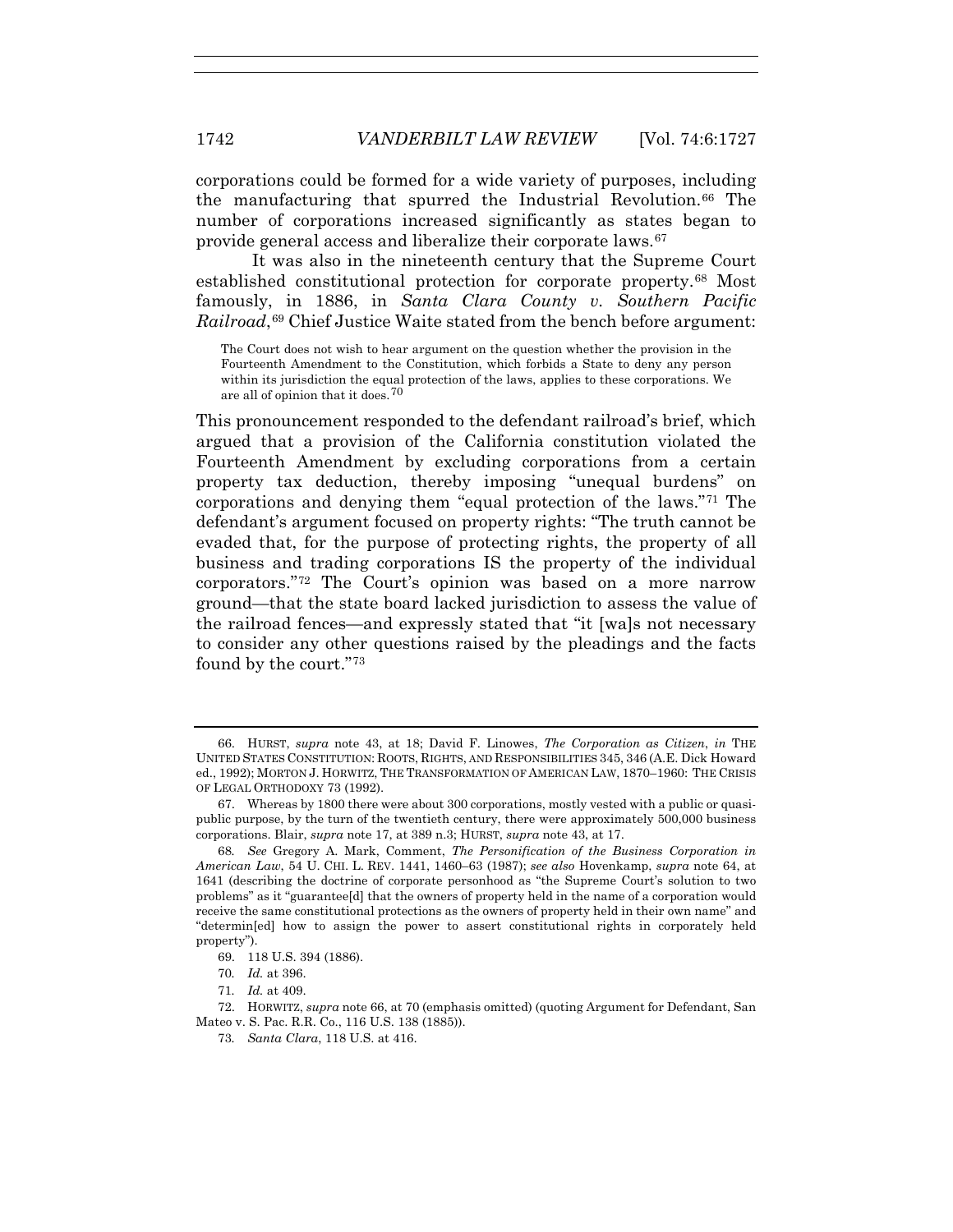As the Court avoided the constitutional question in the *Santa Clara* opinion, it did not explain the basis for its pre-argument statement that corporations are persons within the meaning of the Fourteenth Amendment.74 Not long after, however, the Court stated in *Pembina Consolidated Silver Mining & Milling Co. v. Pennsylvania*:

Under the designation of 'person' [under the Fourteenth Amendment] there is no doubt that a private corporation is included. Such corporations are merely associations of individuals united for a special purpose, and permitted to do business under a particular name, and have a succession of members without dissolution.<sup>75</sup>

Further, in *Minneapolis & St. Louis Railway Co. v. Beckwith*, the Court cited *Santa Clara* and *Pembina Mining* in holding that corporations could invoke Fourteenth Amendment due process protections.76 The Court reiterated that "corporations are persons within the meaning of the [Fourteenth Amendment]" and explained, "corporations can invoke the benefits of provisions of the Constitution and laws which guaranty to persons the enjoyment of property, or afford to them means for its protection, or prohibit legislation injuriously affecting it."77 The Court also extended Fifth Amendment due process protection to corporate property in a case in which an act of the secretary of the interior would have revoked and annulled a grant of public lands to a railroad corporation.78 By this time, these constitutional protections for property were no small matter corporations were estimated to control four-fifths of the wealth of the United States by 1890,79 and popular discourse reflected rising concern about the wealth and power of corporations in society.80

77*. Id.*

 80. Evelyn Atkinson, *Frankenstein's Baby: The Forgotten History of Corporations, Race, and Equal Protection*, 108 VA. L. REV. (forthcoming 2022) (manuscript at 32–33) (on file with author).

 <sup>74.</sup> For a discussion of the *Santa Clara* case and the debate surrounding its unusual circumstances, including a conspiracy theory that arose and was discounted, see Pollman, *supra* note 5, at 1642–44 nn.79–92 and accompanying text.

 <sup>75. 125</sup> U.S. 181, 189 (1888). Like *Santa Clara*, the case concerned the assessment of a tax against a corporation. For a more recent case recognizing a corporate equal protection right under the Fourteenth Amendment in the context of a discriminatory state tax, see Metro. Life Ins. Co. v. Ward, 470 U.S. 869 (1985).

 <sup>76. 129</sup> U.S. 26, 28 (1889).

 <sup>78.</sup> Noble v. Union River Logging R. Co., 147 U.S. 165, 176 (1893) ("A revocation of the approval of the secretary of the interior, however, by his successor in office was an attempt to deprive the plaintiff [railroad corporation] of its property without due process of law, and was, therefore, void."); *see also* Pa. Coal Co. v. Mahon, 260 U.S. 393, 415 (1922) (holding that regulation of a coal corporation's mining activity under a state statute could be so pervasive as to constitute a taking); Russian Volunteer Fleet v. United States, 282 U.S. 481, 489 (1931) (allowing a foreign corporation to claim a takings violation).

 <sup>79.</sup> Blair, *supra* note 9, at 809 (citing 1 SEYMOUR D. THOMPSON, COMMENTARIES ON THE LAW OF PRIVATE CORPORATIONS, at v–xi (1896)).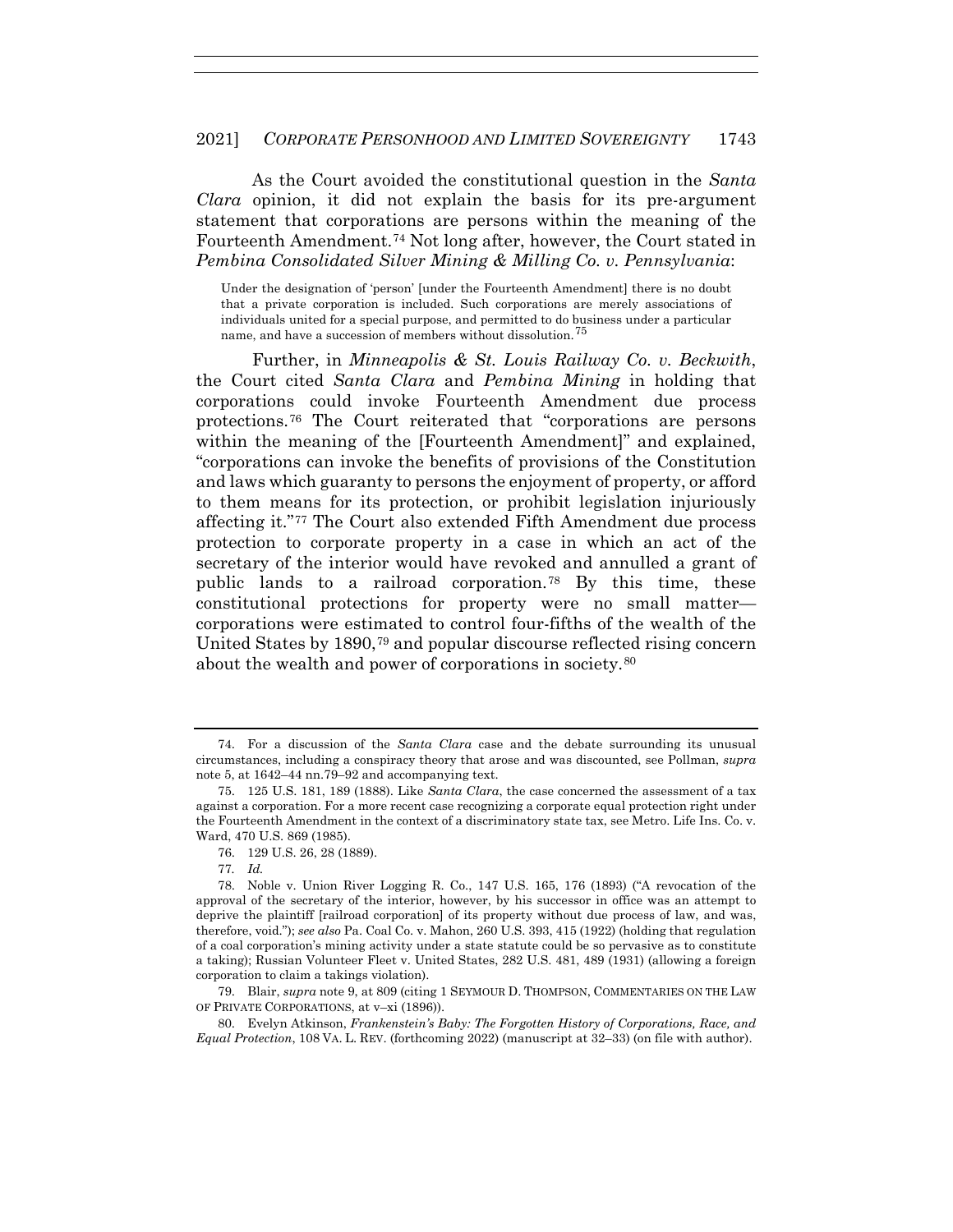In sum, in the nineteenth century, the Court enabled corporations to access federal courts through diversity jurisdiction and recognized corporations as having the protection of the Contract Clause, as well as the Fourteenth and Fifth Amendments in the context of protecting corporate property.81 These constitutional rulings played an underappreciated role in bolstering the key functions of legal personality created by corporate law.

#### *B. Subordinating Competing Corporate Power*

The historical background on corporations in which the nineteenth-century Supreme Court jurisprudence arose is more complex than often acknowledged, and it helps to shed light on another important aspect of what the Court achieved through its rulings.

According to some accounts, in the early nineteenth century, corporations were seen as "agencies of government . . . for the furtherance of community purposes."82 In exchange for the privilege of incorporation and some measure of profit, the corporation was also expected to serve public need. As one treatise explained, "a state would have accomplished but little in the way of banking and insurance, and in turnpike and railroads, had not the absence of great capitalists been remedied by corporate associations, which aggregate the resources of many persons."83 In some regard, these new corporations serving quasipublic purposes were "the states' servants."84

Yet, as legal historian Greg Ablavsky explains: "[E]arly American law afforded corporations many of the attributes of sovereignty. Authorized to craft and enforce their own legal orders, corporations looked and acted a lot like states."85 Indeed, many states had evolved from chartered colonies, and the "governance technology" of a written charter was used for what we would now consider both public and private uses.86 The "company-states" of the late eighteenth

 <sup>81.</sup> Linowes, *supra* note 66, at 346–47.

 <sup>82.</sup> Pauline Maier, *The Revolutionary Origins of the American Corporation*, 50 WM. & MARY Q. 51, 55 (1993); *see also* ANGELL & AMES, *supra* note 1, at 7–8:

The object in creating a corporation is . . . to gain the union, contribution and assistance of several persons for the successful promotion of some design of general utility . . . [and] the corporation may, at the same time be established for the advantage of those who are members of it.

 <sup>83.</sup> JOSEPH K. ANGELL & SAMUEL AMES, TREATISE ON THE LAW OF PRIVATE CORPORATIONS AGGREGATE 48 (Bos., Little, Brown & Co. 9th ed. 1871).

 <sup>84.</sup> Ablavsky, *supra* note 47, at 1816.

<sup>85</sup>*. Id.* at 1817.

<sup>86</sup>*. See* David Ciepley, *Is the U.S. Government a Corporation? The Corporate Origins of Modern Constitutionalism*, 111 AM. POL. SCI. REV. 418, 419 (2017) ("The corporation and the modern constitutional state embody a common governance technology—a technology that began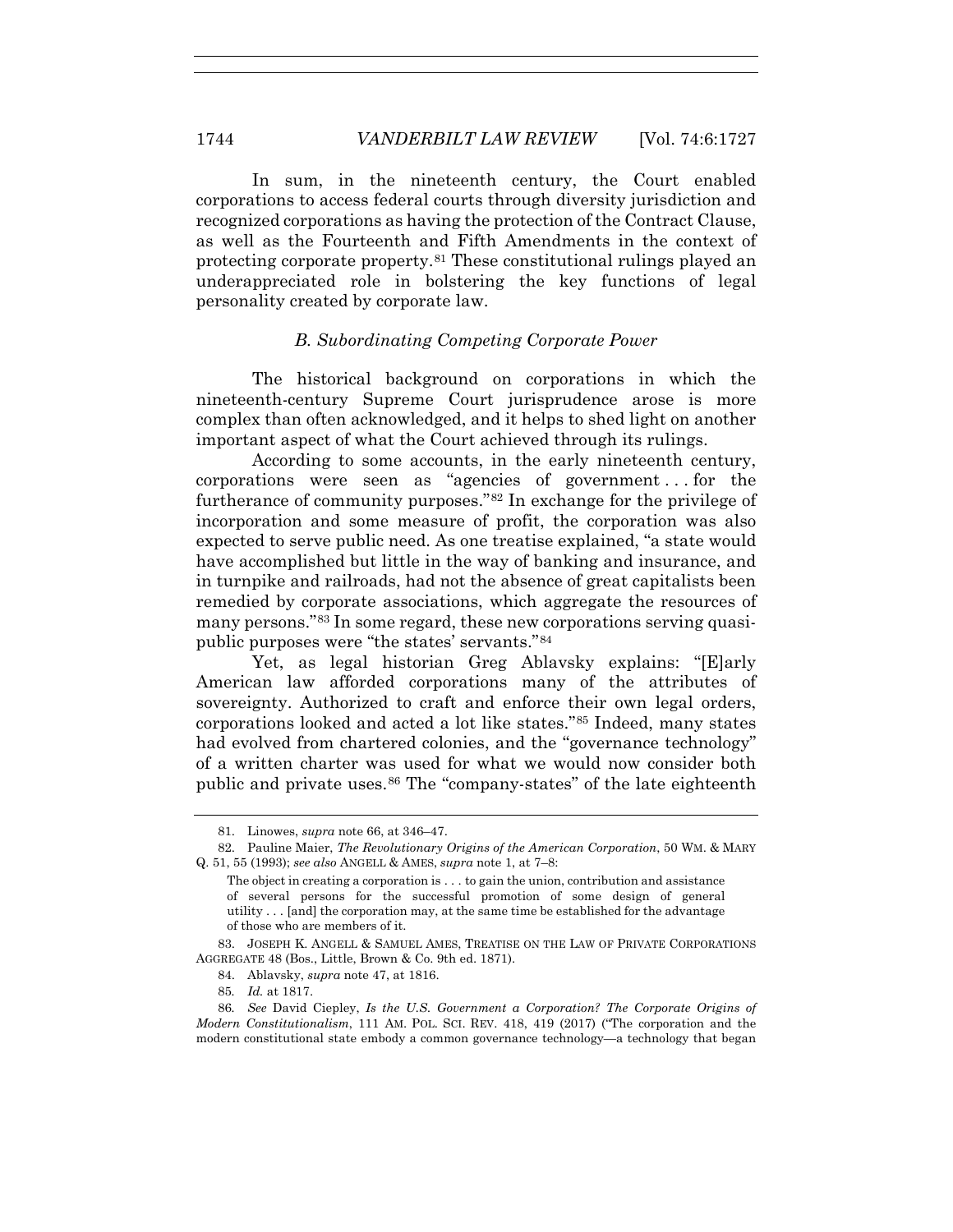century such as the British East India Company, which claimed sovereignty over vast territories, were commonly known.<sup>87</sup> The fact that charters, granted by a sovereign, were used for both trading and political or governmental purposes "itself heightened the notion that incorporation had a peculiarly close tie to the sovereign."88 And, in the late eighteenth century, it was not clearly settled whether corporate authority, once granted pursuant to a written charter from a sovereign, was subject to state legislative control.<sup>89</sup> As such, "[t]o many in the early United States, then, corporations looked less like creatures of the states than rivals for their power."90

Put into this context, another important aspect of what the Supreme Court's corporate rights jurisprudence achieved during the nineteenth century, therefore, was a reordering or clarification that constrained corporations and their competing claims to authority as rivals to the state. The Court granted rights that enabled corporations to benefit from their key features of legal personality while at the same time bringing clarity to the hierarchy of institutions—corporations were separate from, and subject to, state authority, and not citizens from whom power derived. And, particularly compared to the hundred years that followed, it is remarkable the extent to which the Court rejected claims of corporate citizenship and power while at the same time strengthening the corporate form.

This project began in the Court's first decision interpreting the status of corporations under the Constitution in *Bank of the United States v. Deveaux*.91 As discussed above, the Court rejected the notion that the corporation itself could be deemed a "citizen"—it was plainly inapt in the eyes of the Court, which recognized that incorporating forms a separate legal personality.92 It nonetheless found a way to apply diversity jurisdiction to corporations, which were understood to have common law rights to sue and be sued. And the Court notably persisted

91. 9 U.S. (5 Cranch) 61 (1809).

with the corporation and passed over to the state, and the heart of which is the delegation of authority by written charter."); Nikolas Bowie, *Why the Constitution Was Written Down*, 71 STAN. L. REV. 1397, 1407, 1481–84, 1503 (2019) (describing states that evolved from chartered colonies and examining U.S. history on corporate and government use of written charters).

 <sup>87.</sup> Ablavsky, *supra* note 47, at 1817.

 <sup>88.</sup> HURST, *supra* note 43, at 2.

<sup>89</sup>*. See* Ablavsky, *supra* note 47, at 1818; GREGORY S. ALEXANDER, COMMODITY & PROPRIETY: COMPETING VISIONS OF PROPERTY IN AMERICAN LEGAL THOUGHT, 1776–1970, at 185–204 (1997) (discussing the "vested rights" debate).

 <sup>90.</sup> Ablavsky, *supra* note 47, at 1818.

 <sup>92.</sup> *Id.* at 86 ("That invisible, intangible, and artificial being, that mere legal entity, a corporation aggregate, is certainly not a citizen; and, consequently, cannot sue or be sued in the courts of the United States, unless the rights of the members, in this respect, can be exercised in their corporate name.").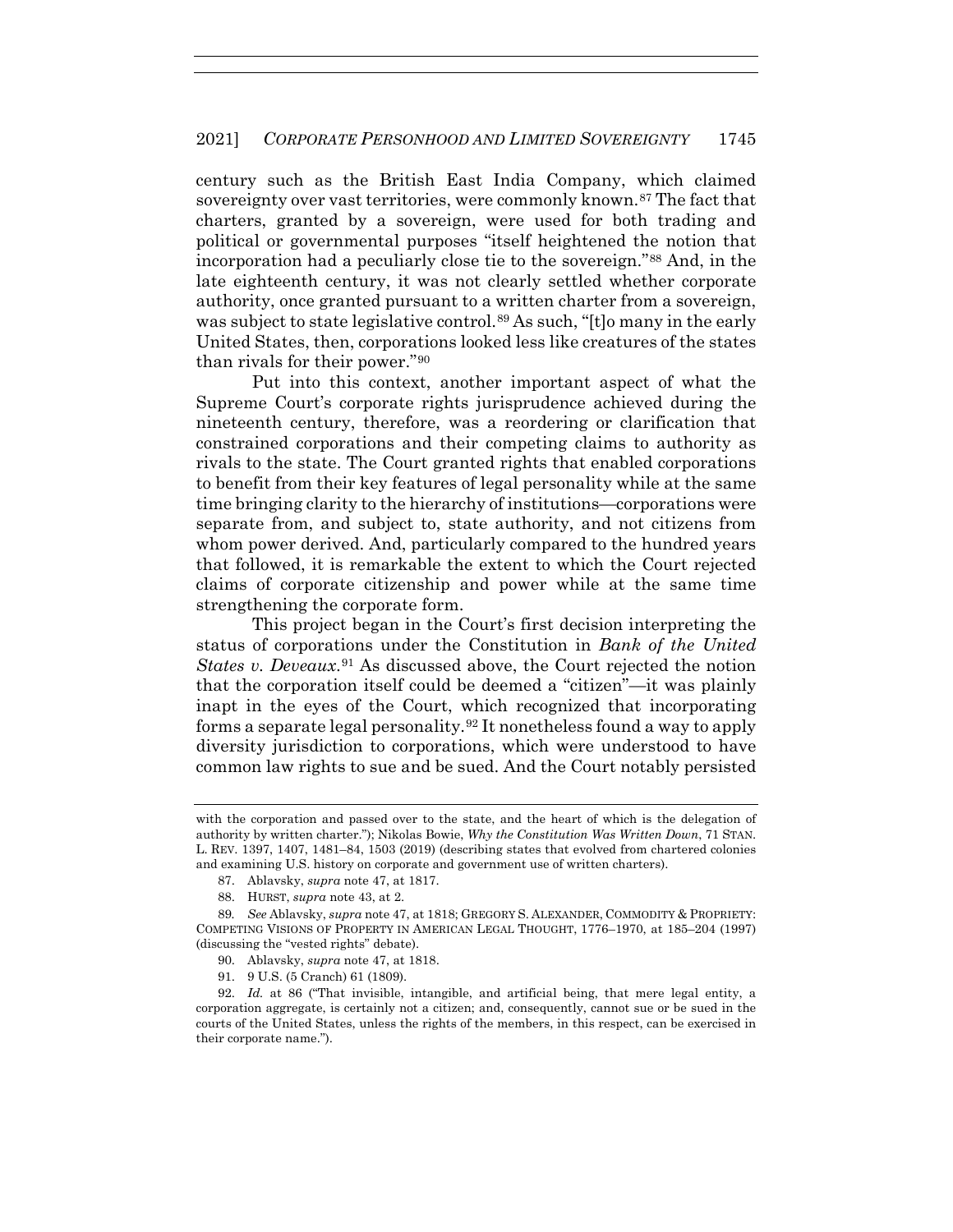over the nineteenth century in rejecting corporate claims to citizenship. For example, in the 1839 case *Bank of Augusta v. Earle*, the Supreme Court ruled that corporations are not "citizens" for the purposes of the Privileges and Immunities Clause of Article IV.93 The Court reasoned that the Privileges and Immunities Clause never intended to give citizens privileges and at the same time exempt them from liabilities, as would occur if corporations, with limited liability, enjoyed citizen status.94 And the Court reaffirmed this ruling as corporations raised the issue over time.95

*Dartmouth College* perhaps did the most work to conceptually separate corporations from the state and reinforce their property and contract rights—but also highlighted the path for states to retain their power over them. One of the most lasting impacts of the decision was the reservation of power in general incorporation statutes suggested in Justice Story's concurrence.96

And, after *Dartmouth College*, the Court further constrained corporations with strict readings of corporate charters and analysis that balanced a corporation's interests against that of the public. Against the backdrop of public controversy over special franchises, particularly concerning banks, railroads, and insurance companies, as well as infrastructure such as bridges and turnpikes, the Court explicitly confronted balance-of-power issues. In 1837, in the *Charles River Bridge* case, the Court strictly construed a corporate charter against the grantees in favor of preserving public rights.97 The Court rejected the notion that the charter granted an implied monopoly on the basis that the overriding concern was to instead protect "the power of the several states, in relation to the corporations they have chartered," for the issues were "pregnant with important consequences; not only to the individuals who are concerned in the corporate franchises, but to the communities in which they exist."98 The Court observed: "While the rights of private property are sacredly guarded, we must not forget, that

 <sup>93. 38</sup> U.S. (13 Pet.) 519, 586–87 (1839).

<sup>94</sup>*. Id.* at 586.

 <sup>95.</sup> Paul v. Virginia, 75 U.S. (8 Wall.) 168, 177 (1868); Pembina Consol. Silver Mining & Milling Co. v. Pennsylvania, 125 U.S. 181, 189 (1888).

 <sup>96.</sup> Trs. of Dartmouth Coll. v. Woodward, 17 U.S. (4 Wheat.) 518, 712 (1819) (Story, J., concurring); *see* Providence Bank v. Billings, 29 U.S. (4 Pet.) 514, 563 (1830) (upholding reservation of state legislature's right to alter a corporate charter).

 <sup>97.</sup> Proprietors of the Charles River Bridge v. Proprietors of the Warren Bridge, 36 U.S. (11 Pet.) 420, 536, 546–48 (1837).

<sup>98</sup>*. Id.* at 536; *see also* HURST, *supra* note 43, at 37–38 (discussing the *Charles River Bridge* case).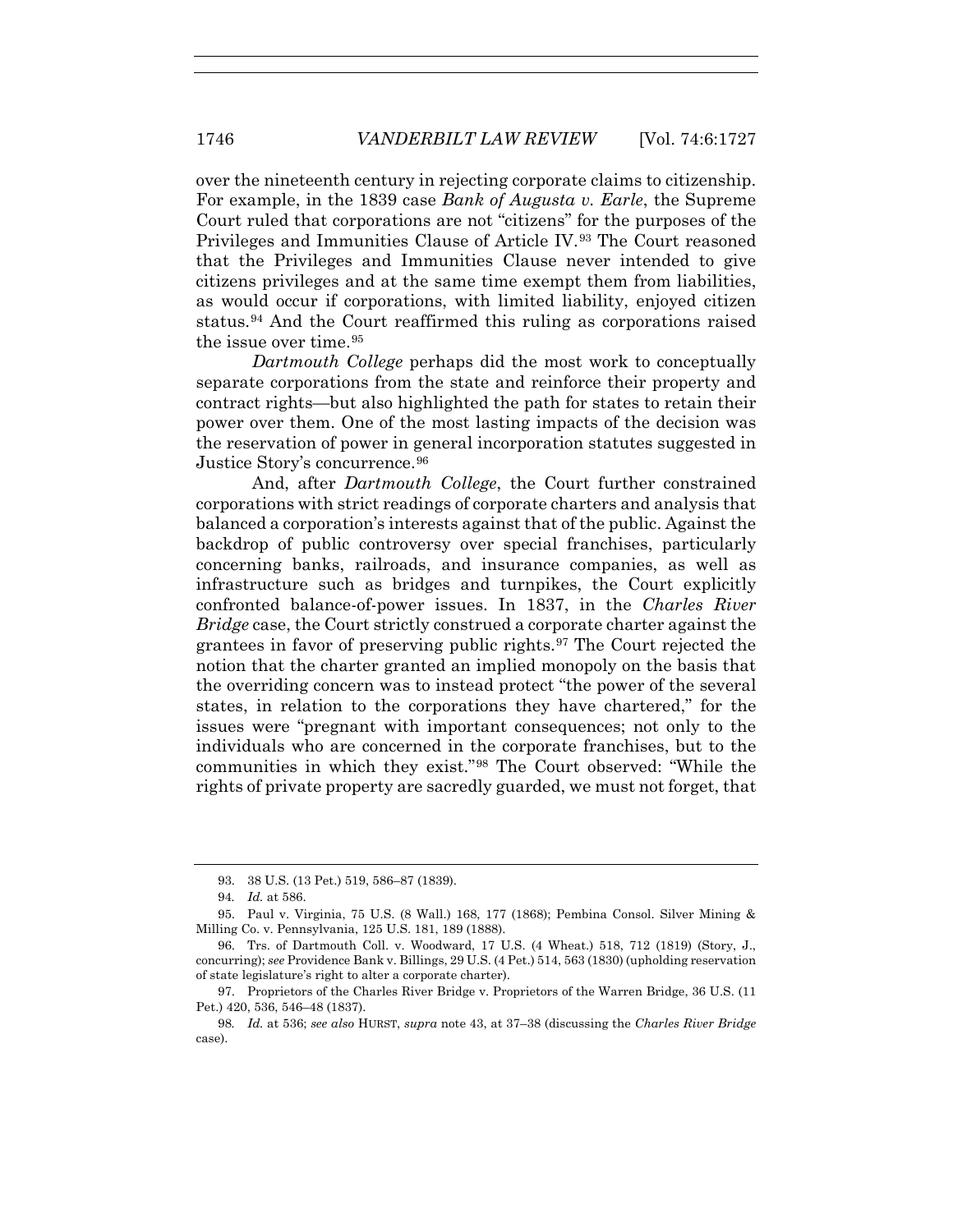the community also have rights; and that the happiness and well-being of every citizen depends on their faithful preservation."99

Furthermore, the Court's jurisprudence surrounding the famous *Santa Clara County v. Southern Pacific Railroad* case indicated that it did not consider corporations to hold Fourteenth Amendment protections coextensive with that of natural persons. In *Northwestern National Life Insurance Company v. Riggs*, for example, the Court explained that the liberty protected by the Fourteenth Amendment was "[t]he liberty of natural, not artificial, persons."100 In addition, just two years after *Santa Clara*, the Court upheld a statute making railroads liable for injuries to workers caused by the mismanagement or negligence of other employees.101 The Court acknowledged that "corporations are persons within the meaning" of the Fourteenth Amendment, but observed that when legislation imposes "additional liabilities" on "particular bodies or associations," it does not deny them "the equal protection of the laws, if all persons brought under its influence are treated alike under the same conditions."102 The "hazardous character of the business of operating a railway would seem to call for special legislation . . . having for its object the protection of their employees as well as the safety of the public."103 The Court's Fourteenth Amendment jurisprudence at the time thus concerned property protections, not liberty, for corporations, and the Court subsequently applied the rulings so as to uphold regulation of corporations by the government.104

Finally, in the early years of the twentieth century, the Court recognized corporate criminal liability and denied corporations the Fifth Amendment right against self-incrimination. Early common law did not impose criminal responsibility on corporations as courts struggled with the conceptual difficulty of attributing an act and intent to a corporation.105 By the early twentieth century, however, courts had

105*. See* N.Y. Cent. & Hudson River R.R. Co. v. United States, 212 U.S. 481, 492 (1909) (citing Chief Justice Holt and Blackstone and explaining that early common law held a corporation could not commit a crime); 1 WILLIAM BLACKSTONE, COMMENTARIES \*476 ("A corporation cannot commit treason, or felony, or other crime, in it's [sic] corporate capacity."). For a more detailed history of corporate criminal liability in England and America, see Kathleen F.

<sup>99</sup>*. Charles River Bridge*, 36 U.S. (11 Pet.) at 548.

 <sup>100. 203</sup> U.S. 243, 255 (1906).

 <sup>101.</sup> Mo. Pac. Ry. Co. v. Mackey, 127 U.S. 205 (1888).

<sup>102</sup>*. Id.* at 209–10.

<sup>103</sup>*. Id.* at 210.

<sup>104</sup>*. See id.*; *see also* Minneapolis & St. Louis Ry. Co. v. Beckwith, 129 U.S. 26 (1889) (upholding a law mandating railroads that failed to erect fences along their right of ways to reimburse farmers for livestock injured or killed by trains); Charlotte, Columbia & Augusta R.R. Co. v. Gibbes, 142 U.S. 386 (1892) (upholding a law imposing a special tax on railroads to pay the costs of the commission the state had created to regulate them).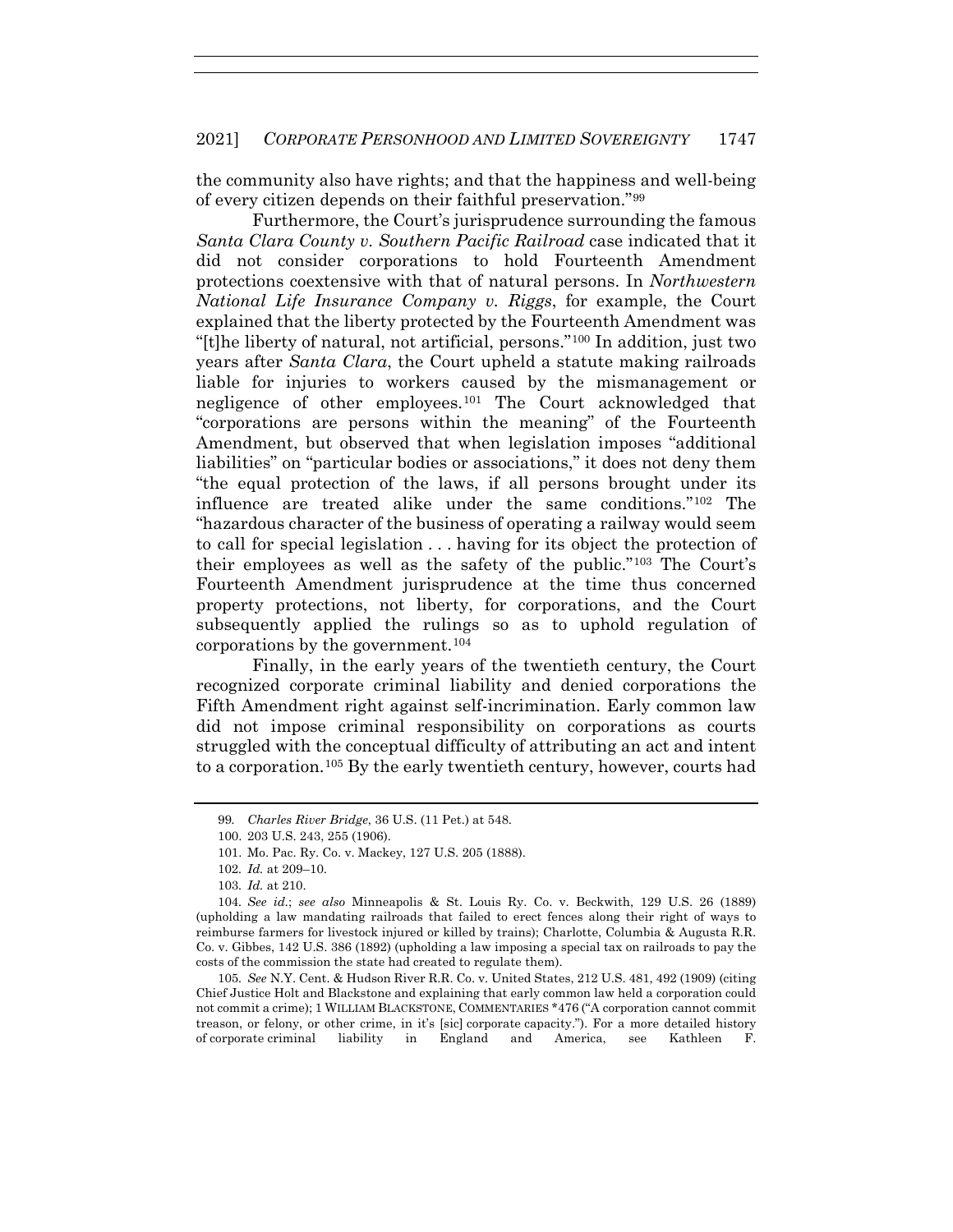taken a broader approach by importing tort and agency principles to hold corporations vicariously liable for criminal acts performed by corporate agents.106 In addition, federal regulation of economic activity through criminal statutes, such as antitrust laws, had grown by this time and queued up issues concerning the government's power to prosecute corporations.107 In 1909, in *New York Central & Hudson Railroad Co. v. United States*, the Supreme Court definitively recognized corporate criminal liability based on the doctrine of respondeat superior.108

Also around this time, the Court held in *Hale v. Henkel* that a corporation had a Fourth Amendment right against unreasonable searches and seizure but could not assert a Fifth Amendment right against self-incrimination.109 Pragmatism may have driven the decision as granting corporations the privilege against self-incrimination could have significantly impeded corporate criminal prosecutions that were growing at the time, whereas recognizing corporations as holding some right against unreasonable government searches and seizures would not entirely shield corporations from such enforcement.<sup>110</sup>

Although much had changed for corporations and their role in society, the larger picture of these early twentieth-century cases was one that generally fit the trend of the corporate rights jurisprudence that had come before—the Court recognized limited rights that reinforced the corporation against government interference with its property, but did so while balancing considerations of the public interest and rejecting more expansive corporate claims. In sum, the nineteenth and early twentieth-century case law achieved a balance that simultaneously strengthened the functional utility of the

110. Henning, *supra* note 107, at 797.

Brickey, *Corporate Criminal Accountability: A Brief History and an Observation*, 60 WASH. U. L.Q. 393, 396–400, 404–15 (1982).

<sup>106</sup>*. See, e.g.*, United States v. Van Schaick, 134 F. 592, 609 (C.C.S.D.N.Y. 1904); United States v. John Kelso Co., 86 F. 304, 308 (N.D. Cal. 1898); *see also* Brickey, *supra* note 105, at 404– 15 (discussing history of corporate accountability in the United States).

<sup>107.</sup> Peter J. Henning, *The Conundrum of Corporate Criminal Liability: Seeking a Consistent Approach to the Constitutional Rights of Corporations in Criminal Prosecutions*, 63 TENN. L. REV. 793, 814–16 (1996).

 <sup>108. 212</sup> U.S. 481, 494–95 (1909).

 <sup>109. 201</sup> U.S. 43 (1906) (considering challenges by a corporate officer who had immunity as an individual but refused to testify or comply with a grand jury subpoena for corporate records in connection with a criminal antitrust investigation of the tobacco industry). The Court's rationale for denying corporations the privilege against incrimination was that it "is purely a personal privilege of the witness," and a corporation can testify only through agents. *Id.* at 69–70; *see also* Braswell v. United States, 487 U.S. 99 (1988) (holding that the principal shareholder of a closely held corporation could not assert privilege against self-incrimination in response to a subpoena for corporate documents).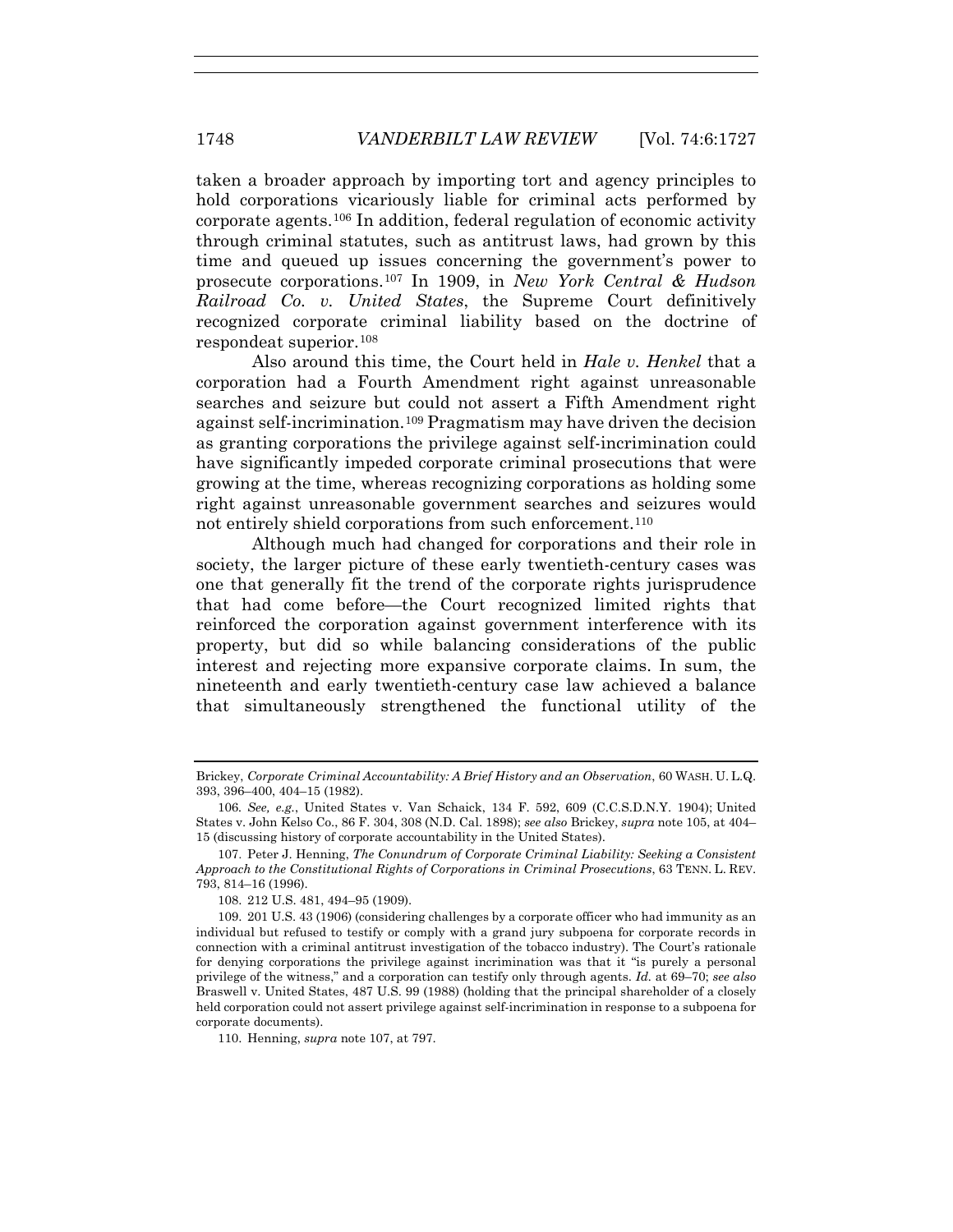corporate form and legal personality while defusing the threat of corporate sovereignty.

#### III. THE EXPANSION OF CORPORATE RIGHTS AND THE FORGOTTEN PATH OF LIMITED SOVEREIGNTY

The foregoing discussion is aimed at highlighting the role that constitutional protections related to corporations' abilities to sue and be sued, contract, and hold property played in bolstering similar functions that were established as a matter of common law principles. Although corporate law scholars rarely point to nineteenth and early twentiethcentury constitutional law as part of the foundational body of law establishing key functions or characteristics for corporations, it has played a profoundly important role in solidifying the utility of the corporate form in the United States.111 The corporate personhood doctrine concerning the constitutional treatment of corporations added dimension to basic features related to legal personality—for example, contract protections for the corporation are not an ahistorical function of legal personality but are embedded in the U.S. system of federalism. Further, during this period of jurisprudence, in shaping notions of the private sphere inhabited by corporations, the Court did much to defuse their potential as rivals or competitors to the state and temper the threat of corporations as *imperium in imperio*—a state within a state.112

In this final part, I reflect on a critique that Margaret Blair and I levied against the Court's modern trend of corporate rights jurisprudence in cases such as *Citizens United v. FEC*, and pursue a related point.113 Despite the significant benefits provided by the nineteenth and early twentieth-century Supreme Court jurisprudence on corporate rights that this Article has explored, this jurisprudence came with a significant flaw that Professor Blair and I have earlier identified: it lacked a consistent method of reasoning that adequately evolved in its application over time as corporations changed.114 As we showed, the Court has long accorded rights to corporations based on the rationale that corporations represent associations of people from whom such rights are derived or on an instrumental basis to protect the rights of parties outside the corporation.115 By the late nineteenth century, however, we argued that this associational view was already becoming

<sup>111</sup>*. See* Part II.A.

<sup>112</sup>*. See* Part II.B; Ablavsky, *supra* note 47, at 1816–19, 1848–51.

 <sup>113.</sup> Blair & Pollman, *supra* note 6, at 1734.

<sup>114</sup>*. Id.* at 1708–31.

<sup>115</sup>*. Id.* at 1680–96, 1713–31.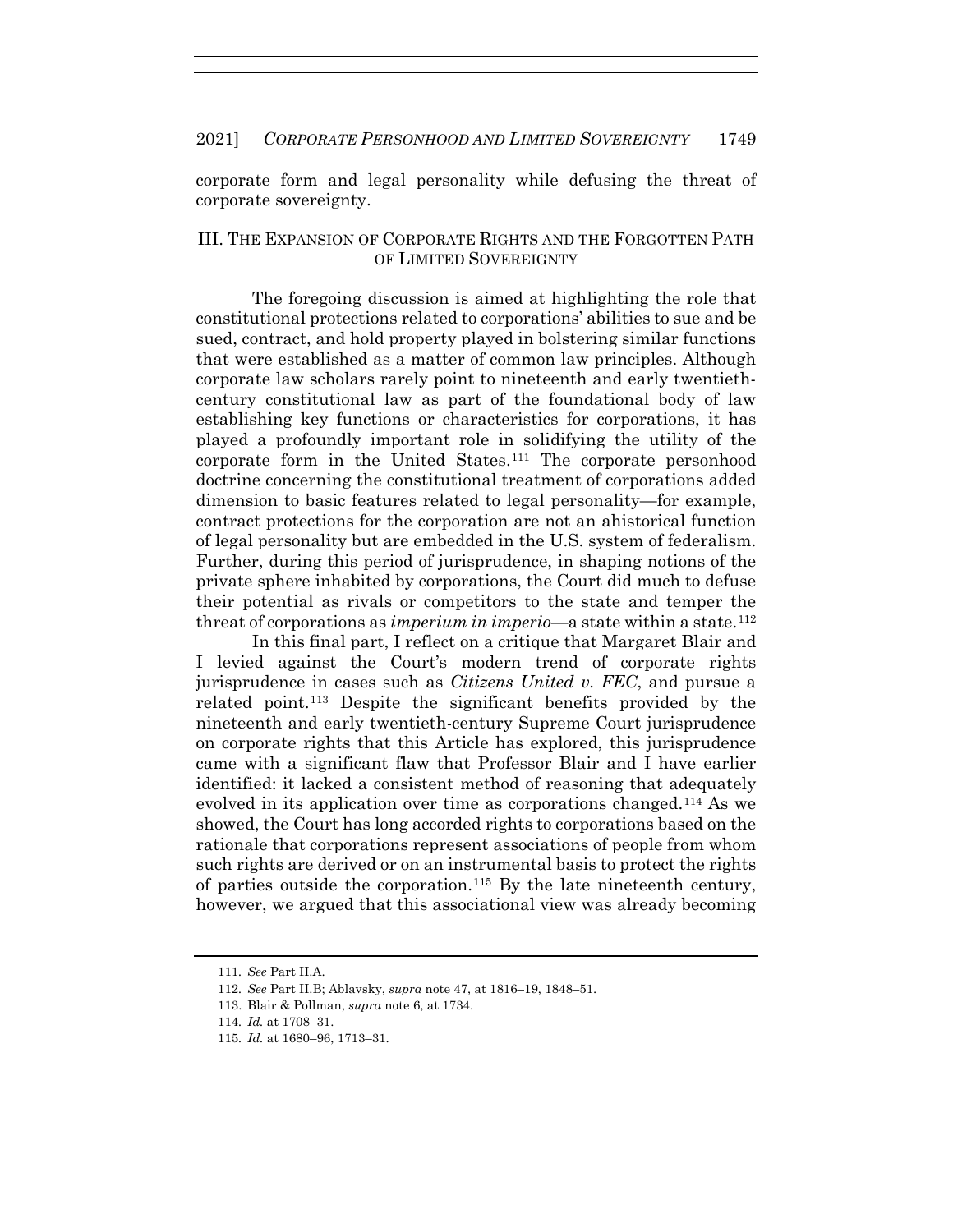a poor fit for some corporations.116 Where the Court has gone wrong in recent case law such as *Citizens United*, we argued, was in ruling broadly as to all corporations as "associations of citizens."117 We observed that, if the Court were to continue to use this method of reasoning, a more principled path forward requires the Court to carefully determine whether there is a factual foundation to support an extension of a right to the corporation at hand.<sup>118</sup> Difficult line-drawing questions inevitably follow and the corporate rights case law would improve by addressing these questions forthrightly and with committed attention to real-world facts about the wide spectrum of corporations.119

We did not focus on a related line of critique—that the Supreme Court's corporate rights jurisprudence since the nineteenth century has dramatically expanded and revealed that the Court does not observe a limiting principle to the doctrine of corporate personhood. All corporations ultimately have natural persons involved in some respect—even shell corporations are created by natural persons for some objective that ultimately serves human ends. If a derivative approach to corporate rights is taken without serious effort to distinguish between the kinds of organizations that further the purpose of the right at issue from those which do not, then it is meaningless as a method of determining corporate rights.

<sup>116</sup>*. Id.* at 1707 (noting that by the end of the nineteenth century "changes in the population of corporations were taking place that were at odds with the idea that business corporations were just associations of people").

<sup>117</sup>*. Id.* at 1734.

<sup>118</sup>*. Id.* at 1733 ("[T]he Court [must] pay attention to distinctions" and should "explicitly acknowledge that, for some purposes, some corporations can usefully and functionally be regarded as aggregates of their members from whom rights could be derived, while other corporations serve other purposes, and cannot be regarded as representing any particular natural person or group of natural persons.").

 <sup>119.</sup> John Dewey famously argued nearly a century ago for this approach. *See* John Dewey, *The Historic Background of Corporate Legal Personality*, 35 YALE L.J. 655, 673 (1926) (arguing for questions of corporate personhood to be answered by facing the "concrete facts and relations involved"). For a sampling of work exploring questions of line drawing and corporate rights, see Margaret M. Blair, *Corporations and Expressive Rights: How the Lines Should Be Drawn*, 65 DEPAUL L. REV. 253 (2016) (arguing that at least two dimensions should be important to the Court in determining expressive rights for corporations: people and purpose); James D. Nelson, *The Freedom of Business Association*, 115 COLUM. L. REV. 461 (2015) (exploring the for-profit/nonprofit distinction as a basis for line drawing in corporate claims for freedom of association); James D. Nelson, *Facts and Values in Corporate Legal Theory*, *in* RESEARCH HANDBOOK ON CORPORATE PURPOSE AND PERSONHOOD 240 (Elizabeth Pollman & Robert B. Thompson eds., 2021) (exploring a realist method for corporate rights determinations based on facts and values); Elizabeth Pollman, *Line Drawing in Corporate Rights Determinations*, 65 DEPAUL L. REV. 597, 602 (2016) (arguing that "existing lines drawn between corporations" such as for-profit/nonprofit, public/private, and closely held "may be a useful starting place for analysis, but caution must be used because the lines drawn in other areas were done for various policy reasons in different contexts that may not map onto the corporate rights determination").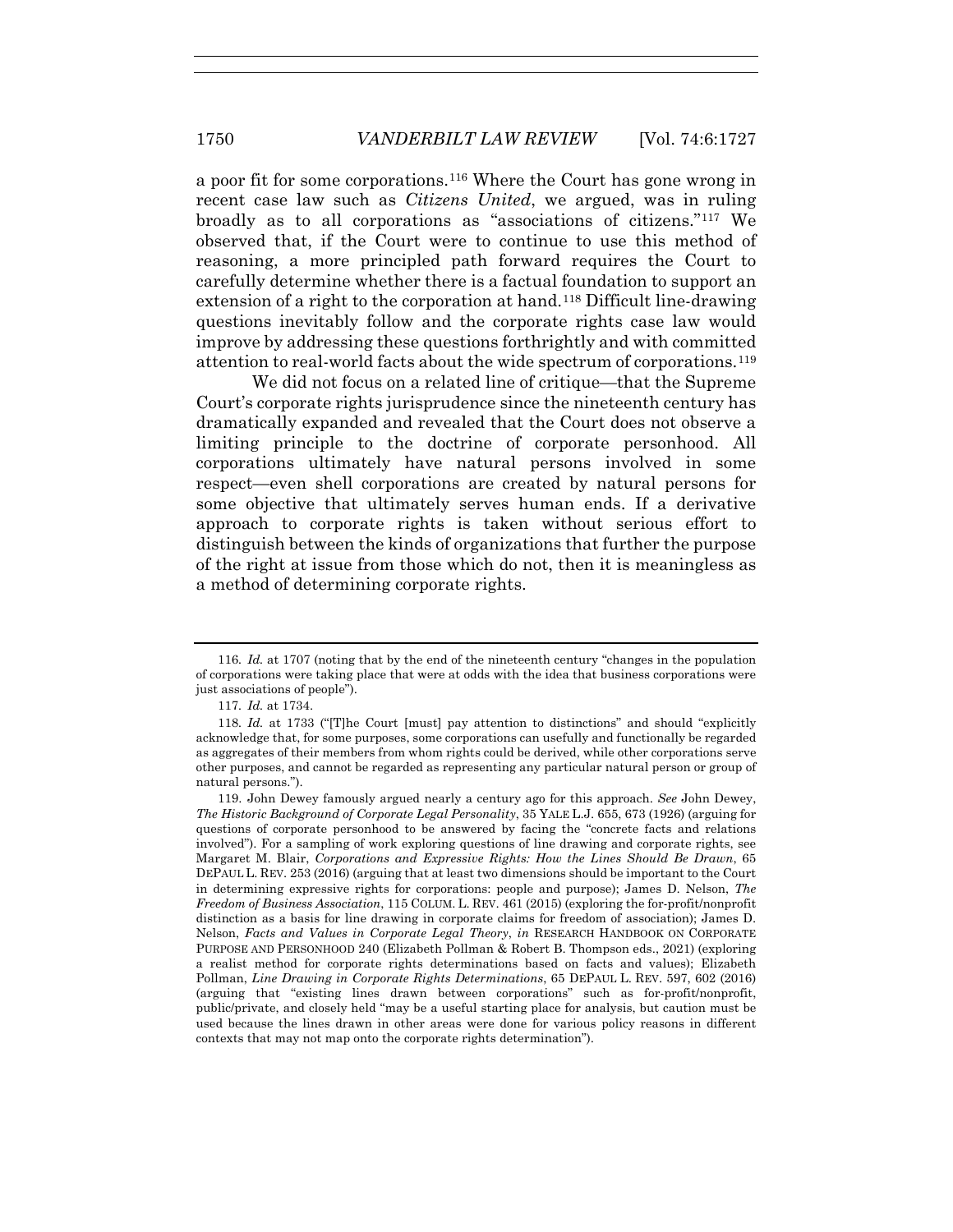Neither denying corporations all rights because they have separate legal personality, nor granting all rights to all corporations because they bear some connection to human interests, is a coherent approach. Admittedly, from time to time, the Court has reasoned or simply noted in passing that corporations are not entitled to "purely personal guarantees"120—but it has not consistently used this as a limiting principle or fleshed out its content.121 Instead, the Court has tended to grant corporations' claims for protections based on derivative and instrumental rationales with little clarity on a means of analytical line drawing.<sup>122</sup>

Using this flawed approach, the Court's expansion of corporate rights has furthered the trends of increasing corporate influence over the regulatory state and the rise of rival powers, subjects of concern that had troubled early American jurists, lawmakers, and citizens. Whereas the Court in the nineteenth century denied claims for corporate rights on multiple occasions, this pattern shifted in the twentieth century, particularly since the 1970s.<sup>123</sup> Although many factors have contributed to increasing economic concentration and corporate power in recent decades, the Court's corporate political spending jurisprudence has allowed corporations to use their money and influence in a variety of ways that impact the very political and regulatory environment in which they act.124

123*. See* Blair & Pollman, *supra* note 6, at 1719–31 (discussing expansion of corporate rights since 1970s).

 <sup>120.</sup> Hale v. Henkel, 201 U.S. 43, 70 (1906) (holding corporations cannot claim a Fifth Amendment privilege against self-incrimination); First Natl. Bank of Boston v. Bellotti, 435 U.S. 765, 778 n.14 (1978) ("Certain 'purely personal' guarantees, such as the privilege against compulsory self-incrimination, are unavailable to corporations and other organizations because the 'historic function' of the particular guarantee has been limited to the protection of individuals.").

 <sup>121.</sup> Elizabeth Pollman, *A Corporate Right to Privacy*, 99 MINN. L. REV. 27, 50, 52–53 (2014) (noting that the Court "has not consistently used this approach [of reasoning based on "purely personal" guarantees] or shown that it would be possible to do so in the context of corporations").

 <sup>122.</sup> For example, in *Burwell v. Hobby Lobby Stores, Inc.*, the Supreme Court determined that a business corporation can constitute a "person" who can "exercise religion" under the Religious Freedom Restoration Act of 1993 ("RFRA"). 573 U.S. 682, 719 (2014). Further, it concluded that RFRA applied to the corporate litigants in the case claiming a religious exemption from providing certain contraceptive coverage to their employees under the Patient Protection and Affordable Care Act. The Court's extension of RFRA protection to business corporations to protect the religious liberty of those who "own and control" the corporation did little to explain which corporate participants count and the method for determining which corporations have taken sufficient steps to demonstrate a religious purpose or identity—the Court seemingly just looked through the corporations to their shareholders who asserted religious belief. *See* Elizabeth Pollman, *Corporate Law and Theory in* Hobby Lobby, *in* THE RISE OF CORPORATE RELIGIOUS LIBERTY (Micah Schwartzman, Chad Flanders & Zoë Robinson eds., 2016).

<sup>124</sup>*. See, e.g.*, Leo E. Strine, Jr. & Nicholas Walter, *Conservative Collision Course?: The Tension Between Conservative Corporate Law Theory and* Citizens United, 100 CORNELL L. REV. 335, 342 (2015) (arguing that *Citizens United* "undermines . . . reliance upon the regulatory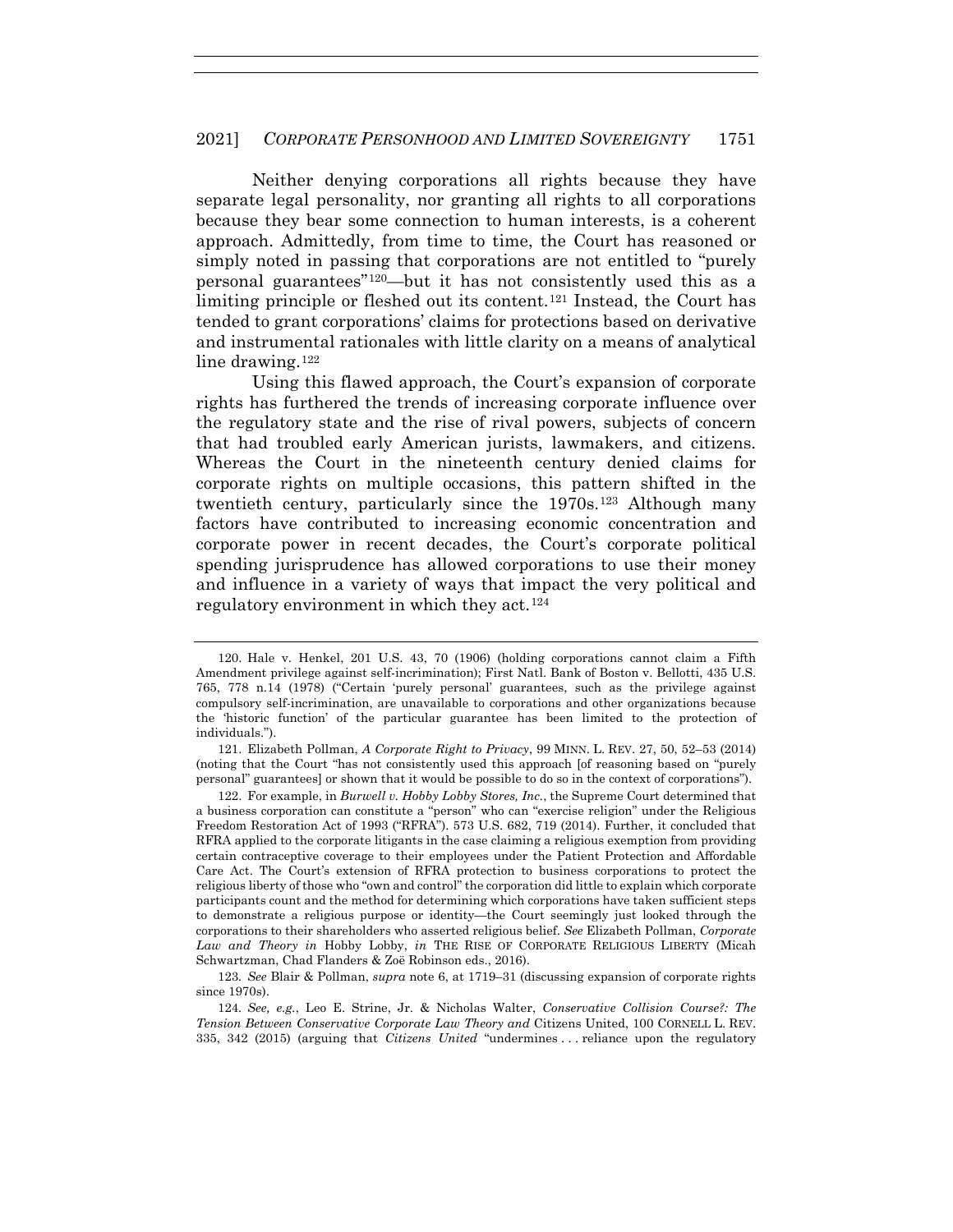Recent years have highlighted the perils of this dynamic. Some of the world's largest companies also appear to be some of the biggest political spenders. We cannot accurately determine the precise contours of corporate political spending because of the lack of transparency,  $125$ but we can observe, for example, that Facebook and Amazon were at the top of the list in 2020 for federal lobbying expenditures.<sup>126</sup> These companies, and others that bear resemblance in their size or social footprint, are global behemoths that scholars have indeed likened to "private governments,"127 harkening back to concerns about *imperium in imperio* and rivals to states that could erode democratic governance.128

And, finally, the Court's failure to set out a limiting principle to its derivative and instrumental approach looms large on the horizon as the Court appears poised to hear claims for expanded speech and religious liberty rights, as well as claims for rights previously denied to business corporations, such as the Fifth Amendment privilege against self-incrimination and privacy rights.<sup>129</sup> It cannot be enough to simply locate natural persons involved in the corporate claimants as a basis for granting rights. For a derivative approach to have meaning, the facts on the ground must be confronted, such as the nature of the

 126. Ryan Tracy, Chad Day & Anthony DeBarros, *Facebook and Amazon Boosted Lobbying Spending in 2020*, WALL ST. J. (Jan. 24, 2021), https://www.wsj.com/articles/facebook-and-amazonboosted-lobbying-spending-in-2020-11611500400 [https://perma.cc/7NSP-AF9D].

127*. See, e.g.*, ELIZABETH ANDERSON, PRIVATE GOVERNMENT: HOW EMPLOYERS RULE OUR LIVES (AND WHY WE DON'T TALK ABOUT IT) (2017) (describing employers as "private governments" with sweeping power over workers' lives); Kate Klonick, *The New Governors: The People, Rules, and Processes Governing Online Speech*, 131 HARV. L. REV. 1598 (2018) (describing how Facebook, Twitter, and YouTube moderate content and act as "new governors" of online expression).

128*. See, e.g.*, Lina Khan, Note, *Amazon's Antitrust Paradox*, 126 YALE L.J. 710 (2017) (examining Amazon's dominance in the internet economy); Zephyr Teachout & Lina Khan, *Market Structure and Political Law: A Taxonomy of Power*, 9 DUKE J. CONST. L. & PUB. POL'Y 37 (2014) (examining how the exercise of power by large corporations functions as a form of private governance); TIM WU, THE CURSE OF BIGNESS: ANTITRUST IN THE NEW GILDED AGE 15 (2018) ("Many fear Google, Amazon, and Facebook, and their power over not just commerce, but over politics, the news, and our private information.").

129*. See, e.g.*, Miriam H. Baer, *Law Enforcement's* Lochner, 105 MINN. L. REV. 1667 (2021) (exploring how constitutional developments and challenges on the horizon threaten to undermine government's enforcement power against corporations).

process as an adequate safeguard against corporate overreaching" because "the wealth impounded in corporations can be used in unlimited amounts to influence who is elected to the offices that determine the 'rules of the game' ").

 <sup>125.</sup> For a sampling of literature on the lack of transparency of corporate political spending, see Lucian A. Bebchuk & Robert J. Jackson, Jr., *Shining Light on Corporate Political Spending*, 101 GEO. L.J. 923, 925 (2013); Lucian A. Bebchuk, Robert J. Jackson, Jr., James D. Nelson & Roberto Tallarita, *The Untenable Case for Keeping Investors in the Dark*, 10 HARV. BUS. L. REV. 1 (2020); Sarah Haan, *Shareholder Proposal Settlements and the Private Ordering of Public Elections*, 126 YALE L.J. 262, 262 (2016) and Sarah Haan, *Opaque Transparency: Outside Spending and Disclosure by Privately-Held Business Entities*, 82 U. CIN. L. REV. 1149 (2014).